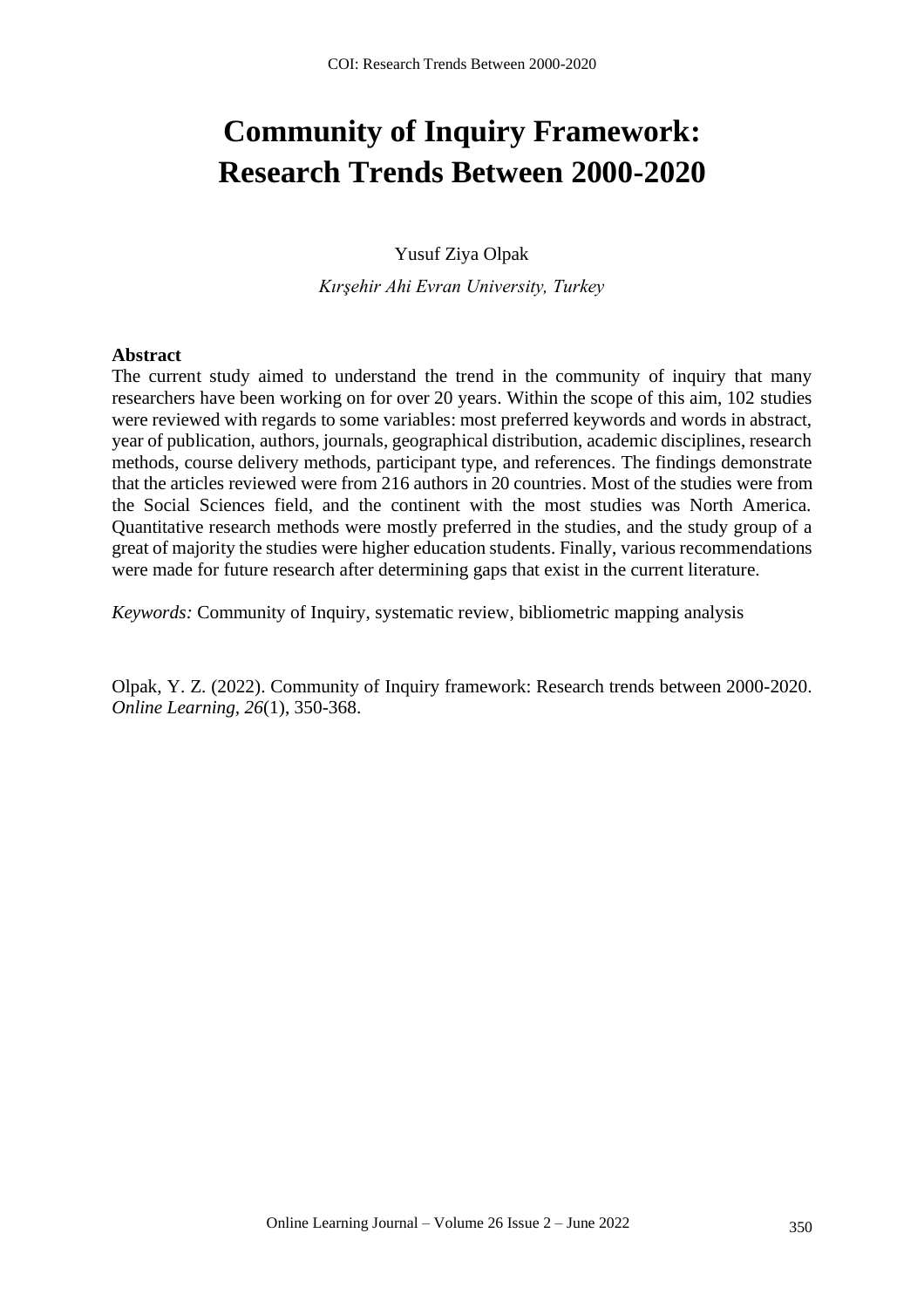The community of inquiry (CoI) framework was developed by a group of researchers between 1997-2001 (CoI, 2020) and has since attracted significant international attention (CoI, 2020; Garrison & Arbaugh, 2007). The CoI model, which has been verified many times by structurally different studies (e.g., Caskurlu, 2018), suggests that learning can occur via the interaction of three basic elements in the community: social presence (SP), cognitive presence (CP), and teaching presence (TP) (Garrison et al., 2000). Moreover, Garrison et al. concluded that these basic components of CoI can increase or decrease the quality of learning outcomes and educational experience.

Different definitions have been put forward by some researchers (e.g., Gunawardena & Zittle, 1997) for SP that may also be used to investigate the quality of social interaction within online learning environments (Kim et al., 2011), and which has become one of the primary concepts in online learning (Lowenthal & Dunlap, 2010). In the context of CoI, SP can be defined as "the ability of participants to identify with the community (e.g., course of study), communicate purposefully in a trusting environment, and develop inter-personal relationships by way of projecting their individual personalities" (Garrison, 2009, p. 352).

CP was operationalized through the practical inquiry model (Garrison, Anderson, & Archer, 2001) and defined by Garrison (2006) as the process of creating meaning with the collaborative inquiry. From the perspective of the practical inquiry model, CP can be defined as a research process that involves determining/defining an issue, dilemma, or problem (triggering event), then conducting a detailed investigation on information related to this issue (exploration), combining ideas to develop a meaningful structure or for obtaining a solution (integration), and then testing indirectly or directly the usefulness or validity of the solution (resolution) (Garrison, 2006; Garrison et al., 2001).

Finally, TP has been defined as "the design, facilitation, and direction of cognitive and social processes for the purpose of realizing personally meaningful and educationally worthwhile learning outcomes" (Anderson et al., 2001, p. 5). This begins prior to the start of a course (e.g., in the preparation and planning by an instructor of a subject related to a course) and continues throughout the course (e.g., an instructor facilitating discussions) (Anderson et al., 2001; Ke, 2010).

In the study by Castellanos-Reyes (2020), 20 years of the CoI framework was divided into two decades, with the conclusion that CoI was one of the most widely preferred frameworks in online education. In this context, the current study aims to reveal trends associated with CoI research. When the literature is examined, certain review studies stand out related to CoI (e.g., Kim & Gurvitch, 2020; Kozan & Caskurlu, 2018; Stenbom, 2018).

In the study conducted by Kozan and Caskurlu (2018), studies were reviewed in order to reveal the factors or new presence types suggested as further contributions to the framework of CoI. For this purpose, the researchers searched for studies across different platforms (e.g., Web of Science [WOS], PsycINFO, ERIC, and Google Scholar) published in the English language between 1996 and March 2017. As a result, of the 23 studies that matched the inclusion criteria and were reviewed in their research, 12 recommended a fourth presence to the framework of CoI. In addition, 11 of the studies expanded on the existing presences by suggesting a new dimension. In another study, Stenbom (2018) reviewed 103 articles from the Scopus, WOS, and ERIC databases published between 2008 and 2017, and applied the CoI data collection tool developed by Arbaugh et al. (2008). Finally, Kim and Gurvitch (2020) provided a systematic review of issues and trends in online learning and teaching in higher education. As such, articles published between 2009 and 2019 related to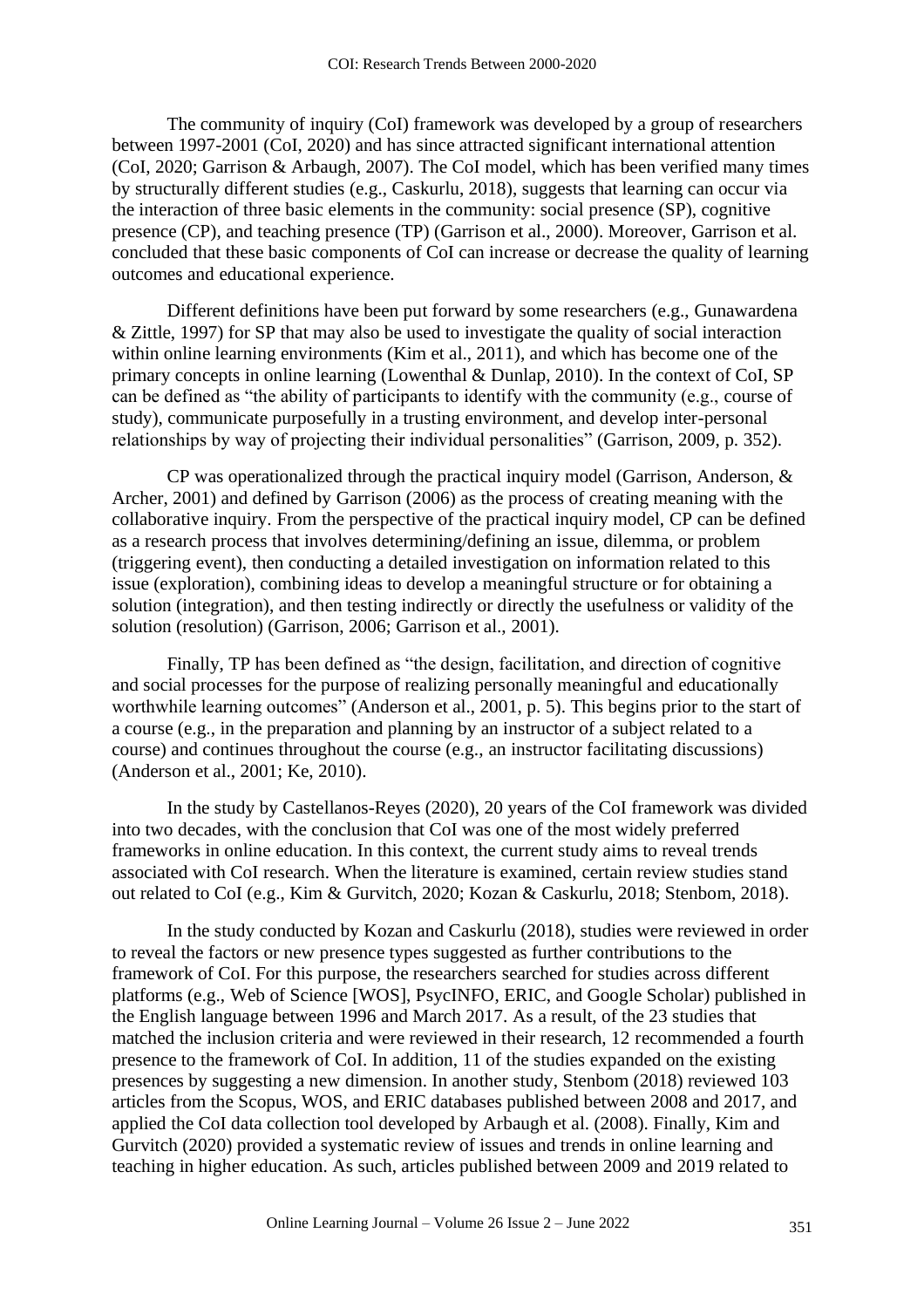the CoI were identified from four different sources. In total, 23 articles matched all inclusion criteria, which were then classified according to education level, course setting, research method, types of CoI component, discipline orientation, learning outcome, and instructional strategy. The current study, unlike previous research, aimed to reveal recent trends regarding CoI research over a 20 year period. To accomplish this, searches were performed against the WOS Core Collection database for articles or reviews having one of the following expressions included in the title: "CoI," "coi," "COI," "Community of Inquiry," "community of inquiry," "Communities of Inquiry," or "communities of inquiry," published in the English language between 2000-2020, and a journal indexed in SSCI. The study has five research questions indicated below:

- 1. What were the most preferred keywords, and words in the abstract?
- 2. When, by whom, and where were the studies published?
- 3. What kinds of distribution were presented in terms of continents, countries, academic discipline, and research methods used?
- 4. What types of participants and course delivery methods were selected?
- 5. Which were the top 10 most referenced articles in the reviewed studies?

# **Method**

In this study, besides the systematic review, bibliometric mapping analysis (BMA) was used for the most commonly preferred keywords and words in the abstract sections. A systematic review is a special type of literature review that tries to bring together all the empirical evidence that meets pre-established conformity criteria to answer certain research questions (Liberati et al., 2009) and is characterized by being methodical, transparent, comprehensive, and replicable (Siddaway, Wood, & Hedges, 2019). On the other hand, BMA is largely related to computer algorithms and visualization techniques based on available data generates quantitative information by summarizing publications, and gives objective and reliable results compared to the other techniques (Aria & Cuccurullo, 2017; Heersmink et al., 2011; Hung & Zhang, 2012).

## **Data Collection**

In research proposing to reveal trends within a particular research area, certain criteria such as articles published in certain journals (e.g., Bozkurt et al., 2015), impact factors of the journals (e.g., Gaudino et al., 2020), or articles published in various scientific databases (e.g., Kim & Gurvitch, 2020), may be taken into consideration in the determination of researches published within a specified time interval. In the current study, articles were examined that were published in journals indexed in SSCI, which is considered one of the most prestigious indexes in the WOS and has been used as a source for several review studies (e.g., Akçayır & Akçayır, 2018). Furthermore, with a pioneering study on the CoI (Garrison et al., 2000) the time interval for searches applied in the current study was determined as starting from 2000 through to 2020. Only English language publications were included since most major journals accept English language articles and it is one of the most widely used languages worldwide in the circulation of scientific information (Ammon, 2011; González-Alcaide et al., 2012; Hamel, 2007).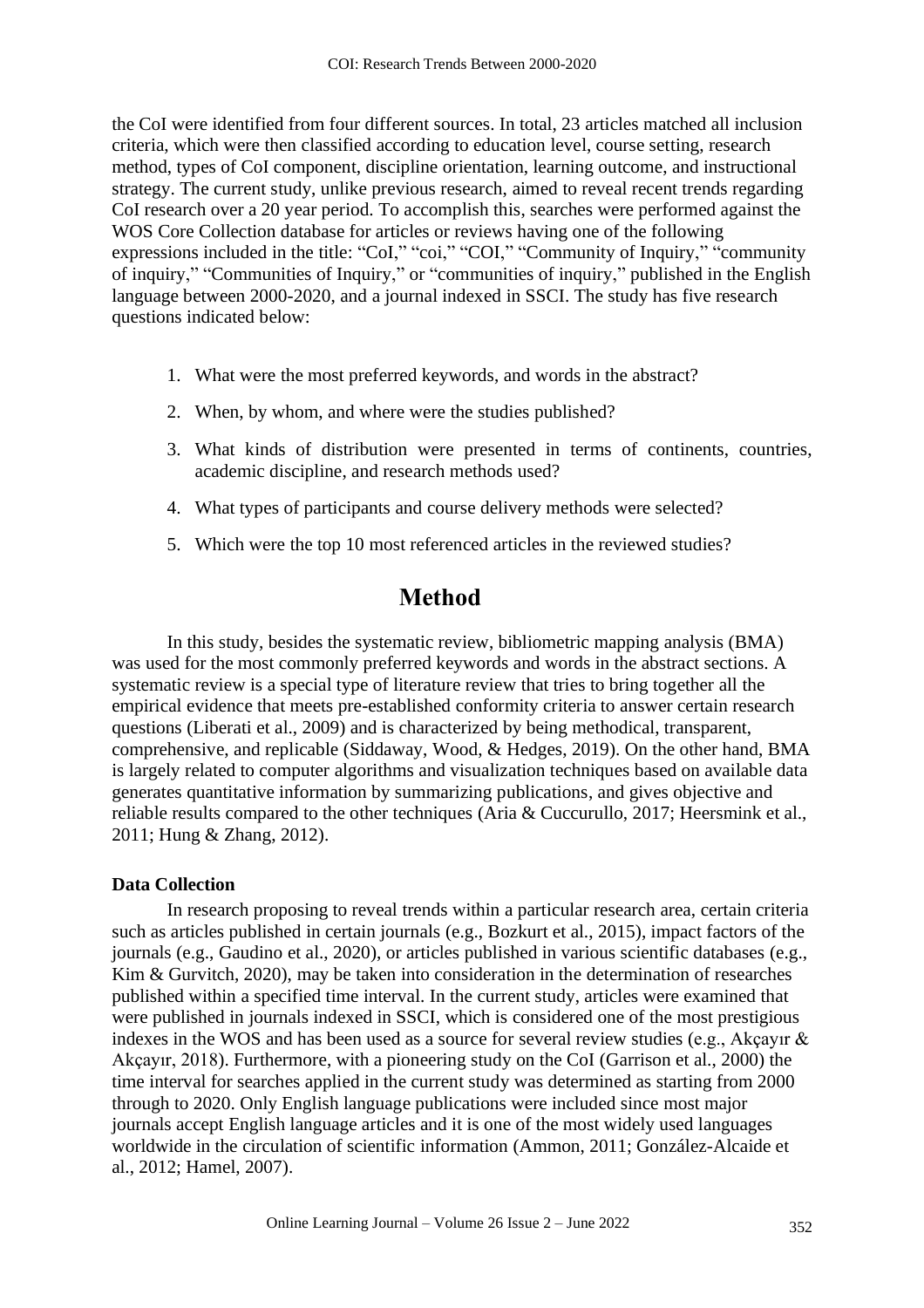The specific search terms were used in the WOS database on January 10<sup>th</sup>, 2021  $(TI = "Col" or TI = "Commanity of Inquiry" or TI = "Commanities of Inquiry," Document$  $Type = Article or Review, Language = English, Indexes = SSCI, and Timespan = 2000-$ 2020). This search showed that a total of 131 studies were identified that had "CoI," "coi," "Community of Inquiry," "community of inquiry," "Communities of Inquiry," or "communities of inquiry" in the title, were published in an SSCI-indexed journal, were prepared in English, and were published between 2000 and 2020. The identified articles were downloaded as full texts to a computer in electronic format. When examined in detail in terms of their suitability for the research (see Table 1), it was determined that 102 articles were indeed related to the purpose of the current study (see Figure 1).

## **Table 1**

*Exclusion and Inclusion Criteria*

| <b>Exclusion Criteria</b>                                                       | <b>Inclusion Criteria</b>               |
|---------------------------------------------------------------------------------|-----------------------------------------|
| Editorial studies or article reviews.                                           | Articles include specific search terms. |
| Studies with missing or inconsistent WOS data. The main content focuses on CoI. |                                         |
| Articles in various contexts in spite of meeting                                | Articles are prepared in English and    |
| search term.                                                                    | indexed in SSCI.                        |

## **Figure 1**

*Article Selection Process*

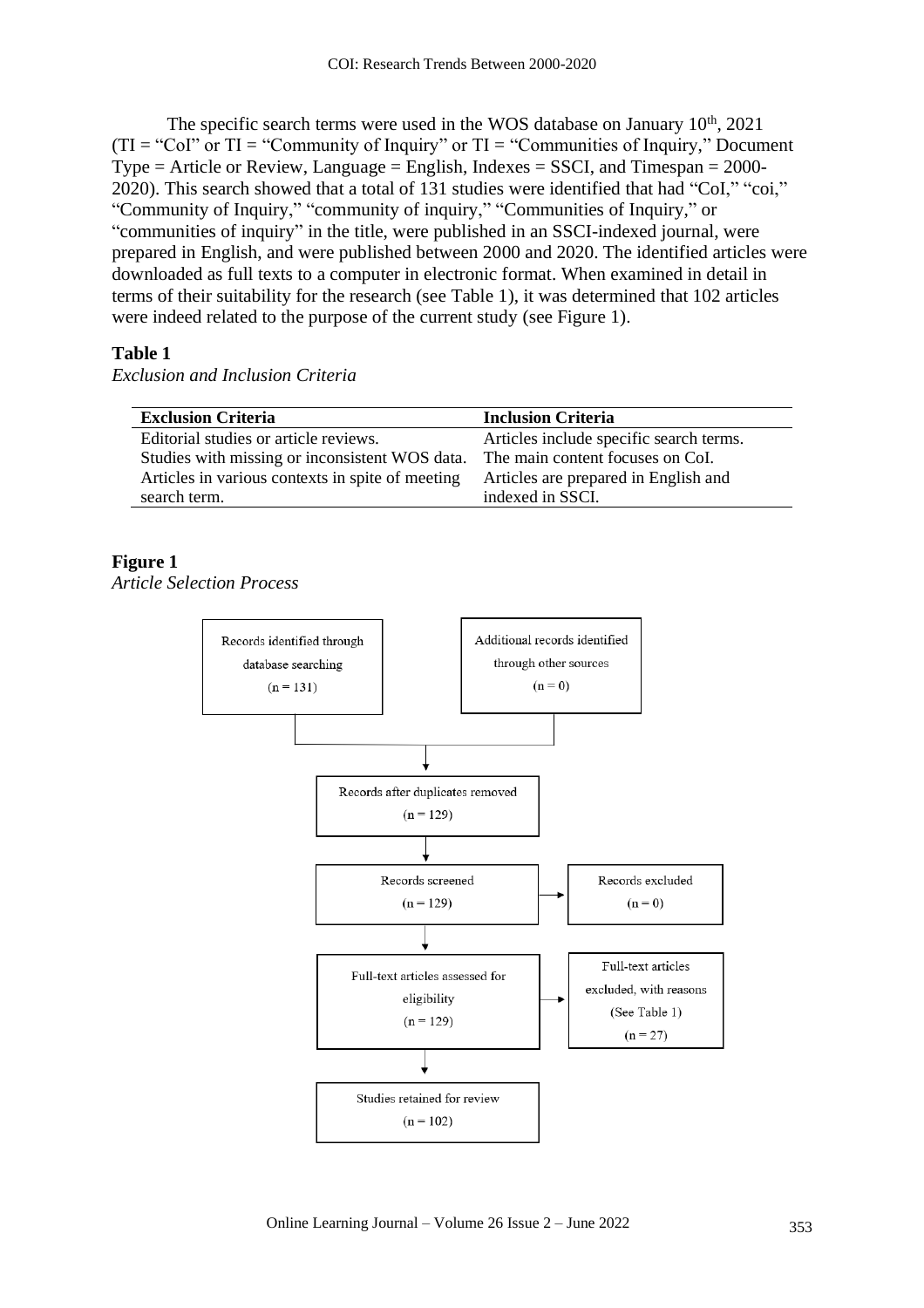## **Data Analysis**

VOSviewer software tool was used for BMA of the reviewed articles. In addition, the publication classification form (PCF) as seen in Table 2 was designed by the researcher, taking into consideration the forms used in previous similar studies (e.g., Akçayır & Akçayır, 2017; Tsai & Chiang, 2013) and descriptive statistics were used to present the results. Short notes were also created regarding certain information about each article (e.g., whether the CoI survey instrument was used in the study; what instrument was used, etc.).

## **Table 2**

| <b>Column</b> heading |                                                                                                                                                                | <b>Description and/or example</b>                                                                                                                                                                                                                                                                                                                                                                            |
|-----------------------|----------------------------------------------------------------------------------------------------------------------------------------------------------------|--------------------------------------------------------------------------------------------------------------------------------------------------------------------------------------------------------------------------------------------------------------------------------------------------------------------------------------------------------------------------------------------------------------|
| Academic discipline   | Discipline in which the<br>research was conducted. The<br>Frascati manual (prepared by<br>OECD experts) was used for<br>academic discipline<br>classification. | <b>Natural Sciences</b><br>٠<br>Engineering & Technology<br>٠<br>Medical & Health Sciences<br>Ξ<br><b>Agricultural Sciences</b><br>Ξ<br><b>Social Sciences</b><br>$\blacksquare$<br>Humanities<br>$\blacksquare$<br>Mixed (studies that bring together<br>٠<br>multiple academic disciplines)<br>Unspecified (studies with no<br>$\blacksquare$<br>specified academic discipline or<br>cannot be determined) |
| Authors' country      | According to the address<br>information declared by the<br>$author(s)$ .                                                                                       | Turkey<br>Note: separate columns were to record<br>this information for each author.                                                                                                                                                                                                                                                                                                                         |
| Cited references      | References cited in the reviewed articles.                                                                                                                     |                                                                                                                                                                                                                                                                                                                                                                                                              |
| Countries of study    | Country/ies where the<br>research was conducted.                                                                                                               | <b>USA</b>                                                                                                                                                                                                                                                                                                                                                                                                   |
| Delivery method       | Delivery method of the<br>course within the scope of<br>the research.                                                                                          | Blended<br>$\blacksquare$<br>Fully online<br>٠<br>Mixed (blended + online)<br>$\blacksquare$<br>Unspecified (studies with no<br>٠<br>delivery method or cannot be<br>specified or determined)                                                                                                                                                                                                                |
| Number of authors     | Number of authors in the<br>study.                                                                                                                             | $\overline{2}$                                                                                                                                                                                                                                                                                                                                                                                               |
| Reference             | Page ranges.                                                                                                                                                   | Author (Year). The name of the study. Name of the Journal, Vol(Issue),                                                                                                                                                                                                                                                                                                                                       |
| Research method       | Research method applied in<br>the study.                                                                                                                       | Qualitative<br>٠<br>Quantitative<br>٠<br>Mixed (qualitative $+$ quantitative)<br>٠<br>Other<br>٠                                                                                                                                                                                                                                                                                                             |
| Type of participant   | Type of participants in the<br>sample or target group of the<br>study.                                                                                         | $K-12$<br>$\blacksquare$<br>Higher Education (Associate,<br>٠<br>Bachelor's, Master's, Doctorate)<br>Adult<br>٠<br>Teacher (K-12 teachers)<br>$\blacksquare$<br>Faculty member<br>٠<br>Mixed (studies with more than one<br>٠<br>participant type)<br>Unspecified (studies with no<br>٠<br>participants, or no participant type<br>specified, or cannot be determined)                                       |

*Publication Classification Form*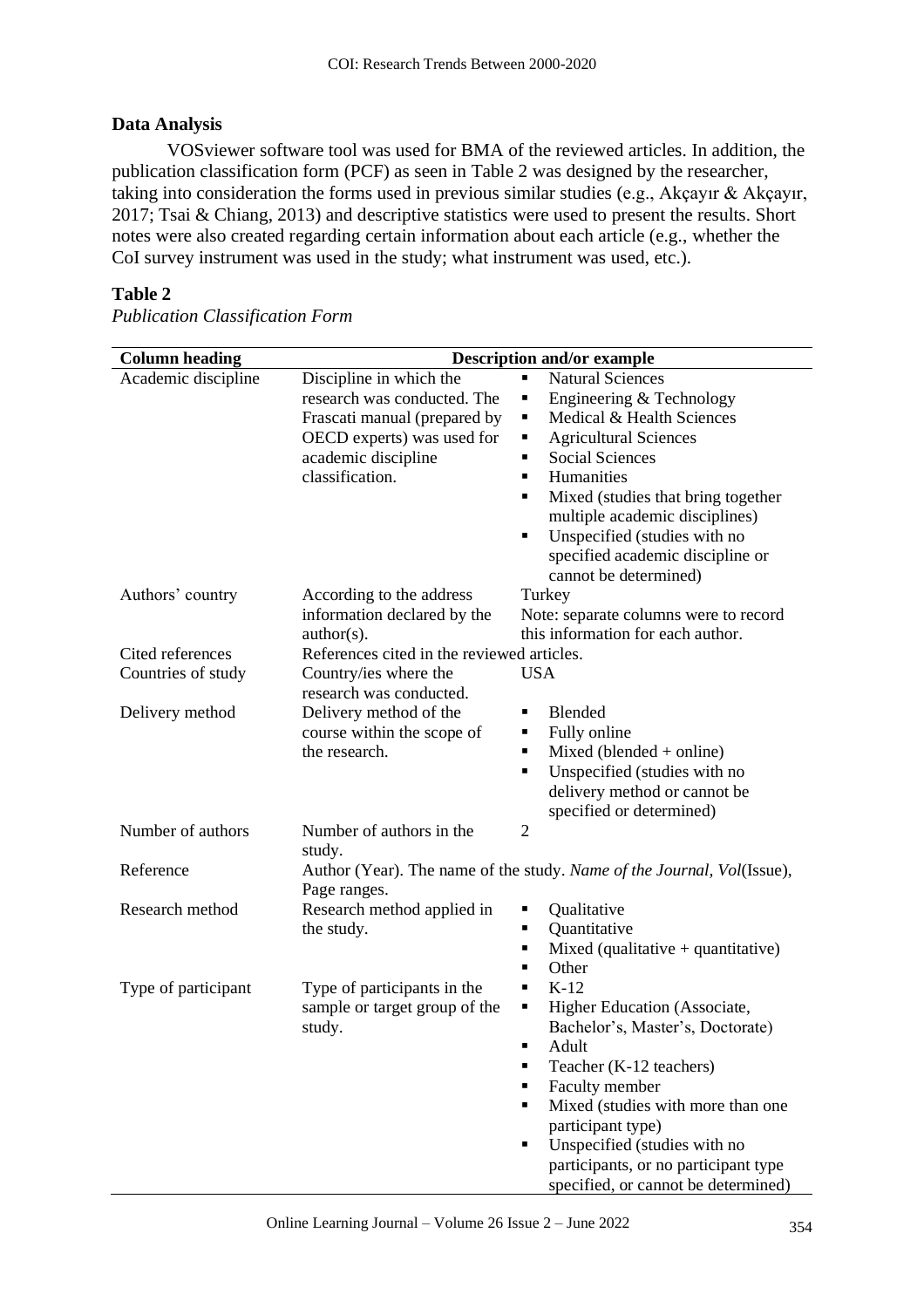# **Results**

## **Most Commonly Used Keywords**

Since 13 of the 102 examined articles did not have keywords, these analyses were conducted based only on those articles in which keyword entries were present. The results indicated four clusters (see Figure 2), with "community of inquiry" ( $f = 57$ ) as the most used keyword, followed by "online learning" ( $f = 27$ ), "teaching presence" ( $f = 21$ ), "cognitive presence" (f = 18), and "social presence" (f = 18).

### **Figure 2**

*Most Preferred Keywords*



## **Most Preferred Words in Abstract**

33 of the 102 examined articles included copyright statements in the abstract section and after they were cleared, the analyses were conducted. As indicated in Figure 3, the results showed that there were two clusters, with the word "community"  $(f = 98)$  as the most used term in the abstract of the examined researches, followed by "study" ( $f = 81$ ), "inquiry"  $(f = 74)$ , and "student"  $(f = 69)$ .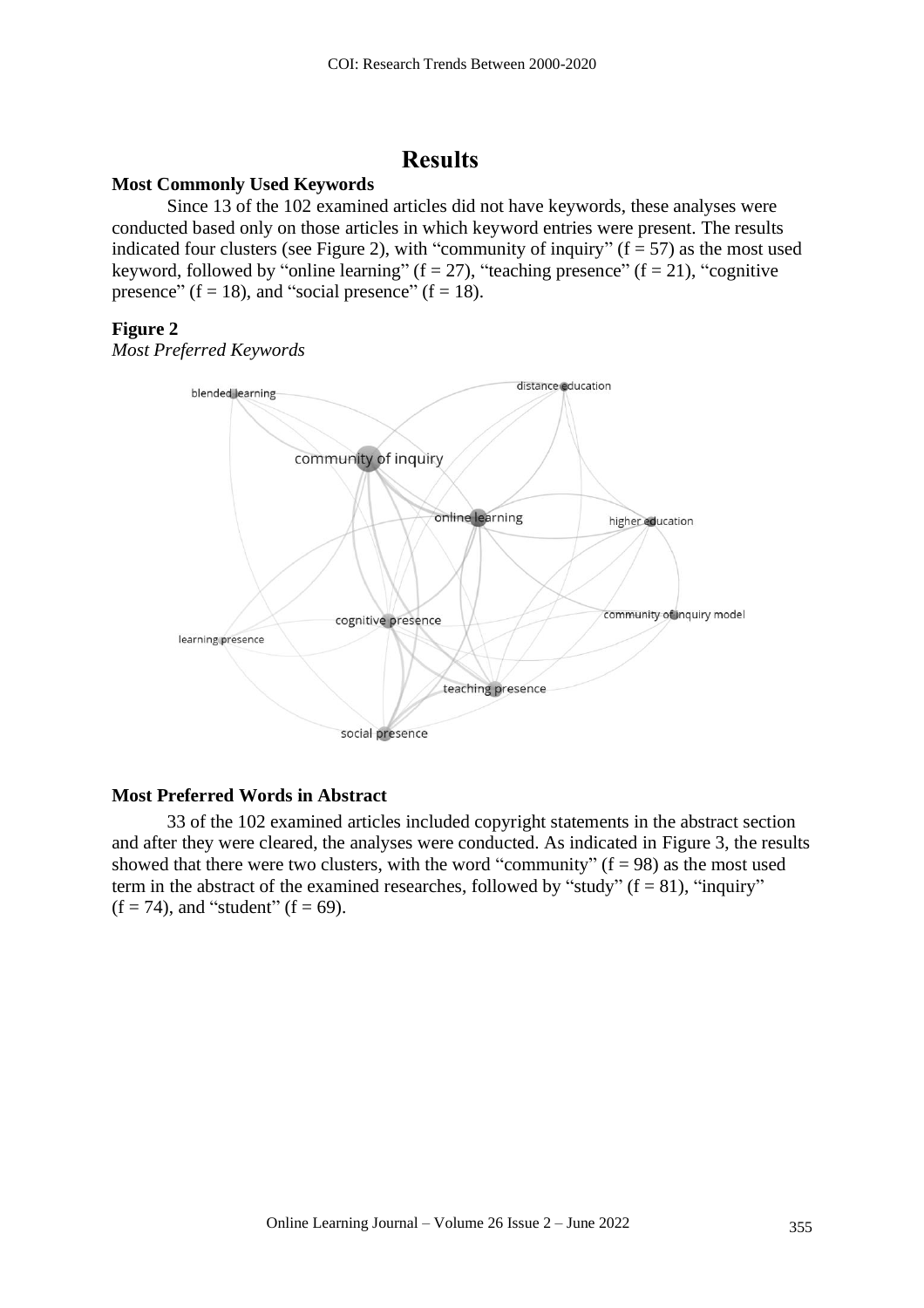

# **Figure 3**

### **Author Details and Years of Publication**

The 102 studies were produced by a total of 216 authors from 20 countries. The most productive authors in the reviewed articles were Peter Shea (10 articles), Randy Garrison (eight articles), and Temi Bidjerano (eight articles), respectively. As presented in Table 3, the highest number of studies were published in 2010 and 2018 ( $n = 12$ , [11.76%]), with the majority of the studies written by two authors ( $n = 39$ , [38.24%]), while the highest number of authors in a single study  $(n = 11)$  was for the article by Carlon et al. (2012). Although the search extended back to the year 2000, no articles that met the criteria were published between 2000 and 2007, while there has been uninterrupted publication since 2008 (13 years), with an annual publication average of 7.85.

## **Table 3**

|                         |                |                |                |                | <b>Number of authors</b> |   |              |   |   |    |    | <b>Total</b>   |
|-------------------------|----------------|----------------|----------------|----------------|--------------------------|---|--------------|---|---|----|----|----------------|
| <b>Publication year</b> | 1              | $\overline{2}$ | 3              | 4              | 5                        | 6 | 7            | 8 | 9 | 10 | 11 |                |
| 2008                    |                | 1              |                |                |                          |   | $\mathbf{1}$ |   |   |    |    | $\overline{2}$ |
| 2009                    | 1              | 1              |                |                |                          |   |              |   |   |    |    | 3              |
| 2010                    | $\overline{2}$ | $\overline{2}$ | 4              | 3              |                          |   |              | 1 |   |    |    | 12             |
| 2011                    | 1              | $\overline{2}$ |                |                |                          |   |              |   |   |    |    | 5              |
| 2012                    | 1              | $\overline{2}$ | 1              |                |                          |   |              |   |   |    | 1  | 7              |
| 2013                    | 1              | 3              | $\overline{2}$ |                |                          |   |              |   |   |    |    | 6              |
| 2014                    |                | 3              |                | 1              | 1                        | 1 |              |   |   |    |    | 6              |
| 2015                    | 4              | $\overline{4}$ |                |                | $\overline{2}$           |   |              |   |   |    |    | 11             |
| 2016                    | 1              | 6              | 1              | $\overline{2}$ |                          |   | 1            |   |   |    |    | 11             |
| 2017                    | $\overline{2}$ | 3              | 3              |                |                          | T |              |   |   |    |    | 9              |
| 2018                    | 3              | $\overline{7}$ |                |                |                          |   |              |   |   |    |    | 12             |
| 2019                    |                | $\overline{2}$ | $\overline{2}$ | $\overline{2}$ |                          |   |              |   |   |    |    | $\mathcal{I}$  |
| 2020                    | 3              | 3              |                | 4              |                          |   |              |   |   |    |    | 11             |

### *Publication Year and Authors*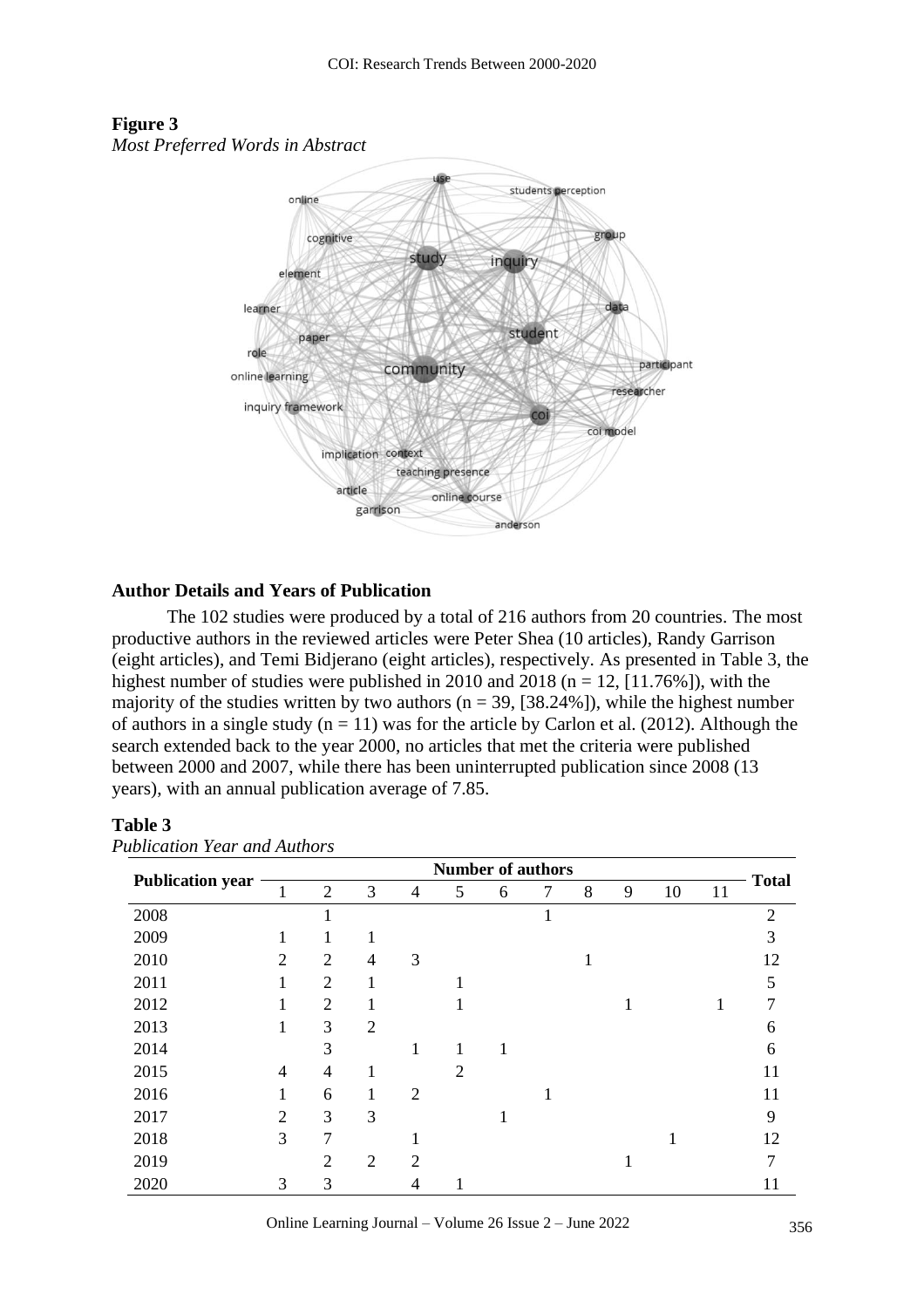|                         |                             |       | <b>Number of authors</b> |              |  |              |
|-------------------------|-----------------------------|-------|--------------------------|--------------|--|--------------|
| <b>Publication year</b> | $1 \t2 \t3 \t4 \t5 \t6 \t7$ |       |                          | $\mathbf{8}$ |  | <b>Total</b> |
| Total                   |                             | 16 13 | 6 2 2 1 2                |              |  |              |

### **Journals**

31 journals published 102 articles. Among them, 20 journals published only one article. The reviewed articles received a total of 3,282 citations according to WOS data dated January 10, 2021. Journals publishing more than one article are listed in Table 4, which indicates that the majority of the studies were published in *The Internet and Higher Education* (30 articles, 1,807 citations), followed by *International Review of Research in Open and Distributed Learning* (14 articles, 280 citations), *Computers & Education* (12 articles, 712 citations), and *Interactive Learning Environments* (five articles, 70 citations). Moreover, 56 articles (54.90% of 102) published in the three journals with the most publications received a total of 2,799 citations (85.28% of 3,282).

## **Table 4**

## *Journals*

| <b>Name of the Source</b>                                            | <b>Article</b><br>Count | $%$ of<br><b>Total</b> | <b>Citation</b><br>Count | $%$ of<br><b>Total</b> |
|----------------------------------------------------------------------|-------------------------|------------------------|--------------------------|------------------------|
| The Internet and Higher Education                                    | 30                      | 29.41                  | 1,807                    | 55.06                  |
| International Review of Research in Open<br>and Distributed Learning | 14                      | 13.73                  | 280                      | 8.53                   |
| Computers & Education                                                | 12                      | 11.76                  | 712                      | 21.69                  |
| <b>Interactive Learning Environments</b>                             | 5                       | 4.90                   | 70                       | 2.13                   |
| Australasian Journal of Educational<br>Technology                    | $\overline{4}$          | 3.92                   | 22                       | 0.67                   |
| British Journal of Educational Technology                            | $\overline{4}$          | 3.92                   | 197                      | 6.00                   |
| Journal of Educational Computing Research                            | $\overline{4}$          | 3.92                   | 41                       | 1.25                   |
| <b>Distance Education</b>                                            | 3                       | 2.94                   | 16                       | 0.49                   |
| Journal of Computer Assisted Learning                                | $\overline{2}$          | 1.96                   | 6                        | 0.18                   |
| Nurse Education in Practice                                          | $\overline{2}$          | 1.96                   | 14                       | 0.43                   |
| Quest                                                                | 2                       | 1.96                   | $\overline{2}$           | 0.06                   |

*\** Journals with same number of articles are listed in ascending alphabetical order of the journal name

### **Continents and Countries**

The articles were carried out in 19 countries across six continents. Half of the researches were carried out in North America ( $n = 51$ , [50,00%]). At the national level, the US had the highest number of studies ( $n = 37$ , [36.27%]). Results with regards to continents and countries were presented in Table 5.

### **Table 5**

| <b>Continents and Countries</b> |  |  |  |
|---------------------------------|--|--|--|
|---------------------------------|--|--|--|

| <b>Continents</b> |                  | <b>Countries</b> |            |
|-------------------|------------------|------------------|------------|
| Africa $(3)$      | South Africa (3) |                  |            |
|                   | China $(4)$      | Malaysia (2)     | Taiwan (3) |
| Asia $(24)$       | Indonesia $(1)$  | Singapore $(3)$  | Turkey (7) |
|                   | Israel $(2)$     | South Korea (2)  |            |
| Australia (6)     | Australia (6)    |                  |            |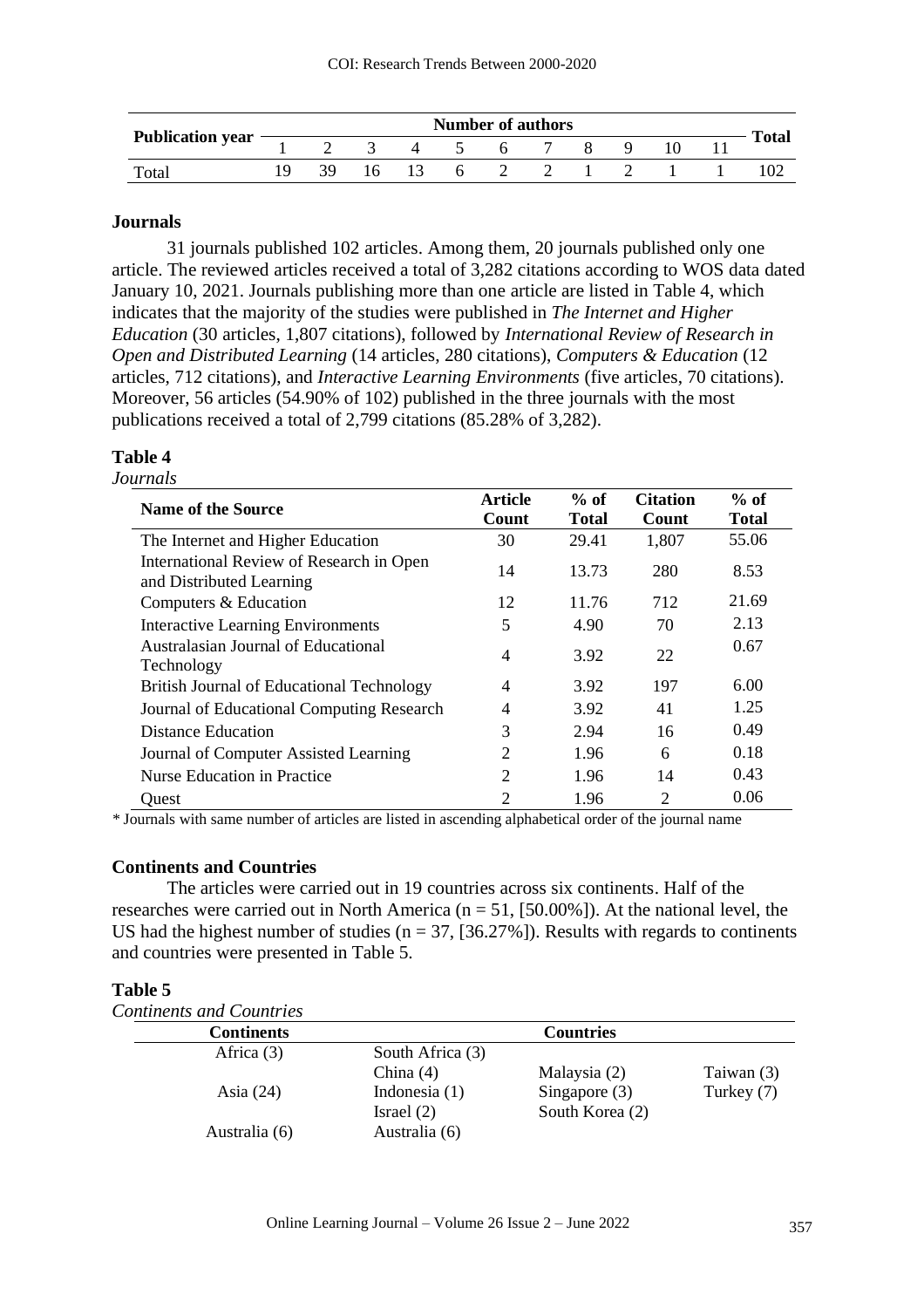| Europe $(17)$      | Greece $(4)$<br>Netherlands (2)<br>Romania (1) | Spain $(5)$<br>Sweden $(2)$<br>UK(3) |
|--------------------|------------------------------------------------|--------------------------------------|
| North America (51) | Canada (14)<br>USA(37)                         |                                      |
| South America (1)  | Uruguay $(1)$                                  |                                      |

#### **Academic Discipline**

The Frascati manual, which has been used by different researchers (e.g., Babić et al., 2016) and was prepared by experts for the Organisation for Economic Co-operation and Development (OECD, 2007), was used in the current study to determine the academic disciplines. The academic disciplines of the 102 examined articles were analyzed according to the aforementioned classification, and unspecified or undetermined academic disciplines were included in the "unspecified" category (see Figure 4). The largest number of research articles was produced in the Social Sciences field  $(n = 39, [38.24\%])$ , followed by 29 articles termed as mixed studies that involved more than one identifiable academic discipline.

### **Figure 4**





### **Research Method**

In the current study, similar to Tsai and Chiang (2013), research methods were classified into four basic categories: quantitative, qualitative, mixed, and other. The results showed that quantitative studies ( $n = 45$ , [44.12%]) were frequently preferred. Then, mixed  $(n = 26, [25.49\%])$ , qualitative  $(n = 19, [18.63\%])$ , and other  $(n = 12, [11.76\%])$  were mostly used methods, respectively. The studies classified under the "other" category included literature review studies (e.g., Kim & Gurvitch, 2020), strategies that could be considered in course design to create a CoI for online courses (e.g., Fiock, 2020; Tan et al., 2020), new presence types or dimensions studies suggested to contribute to the CoI (Kozan & Caskurlu, 2018), and personal perspectives on the CoI or its core elements (e.g., Annand, 2011; Garrison et al., 2010).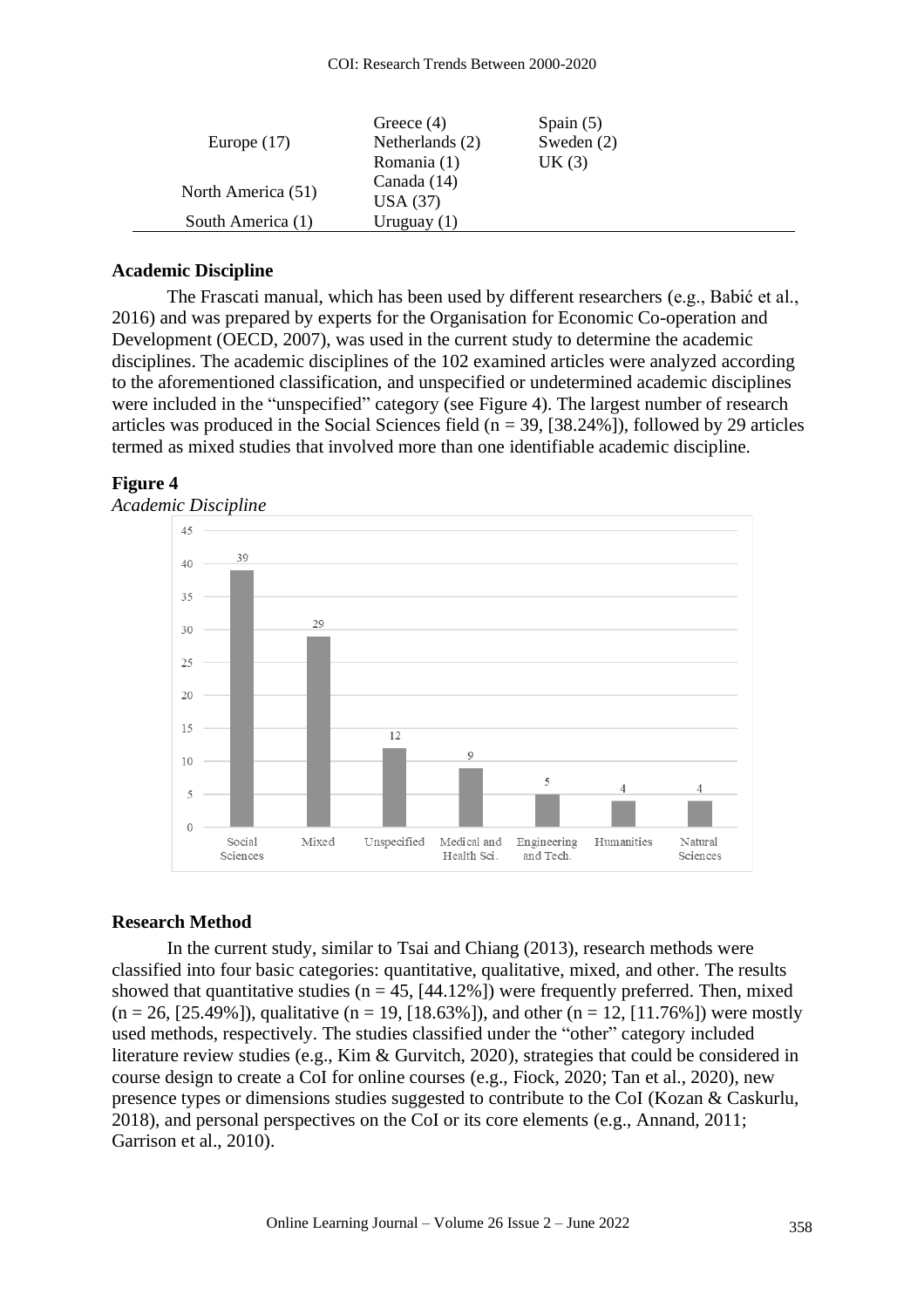## **Course Delivery Method**

In the current study, course delivery methods were classified into four basic categories: online, blended, mixed, and unspecified. Since it was not possible to determine a course delivery method classification for some of the 102 examined articles (e.g., Kozan & Caskurlu, 2018), "unspecified" was included in the options while the "mixed" option was included for studies (e.g., Harrell & Wendt, 2019) that simultaneously employed both online and blended course delivery methods. The results showed that the most commonly used course delivery method was online ( $n = 60$ , [58.82%]), followed by blended ( $n = 26$ , [25.49%]), and then mixed (n = 8, [7.84%]).

## **Type of Participant**

A great number of study participants were higher education students ( $n = 74$ , [72.55%]). Since it was not possible to classify participant type for some of the articles (e.g., Kovanović et al., 2019), "unspecified" was included as an option. For researches including multiple participant type (e.g., Cohen & Holstein, 2018), the "mixed" alternative was also included. These results were presented in Figure 5.

## **Figure 5**



### **References**

Among the 102 reviewed studies, the 10 most cited studies were determined in the reviewed articles (see Table 6). According to Table 6, while the most cited ( $n = 85$ ) article was Garrison et al. (2000), the most productive authors were D. Randy Garrison (nine articles), Terry Anderson (four articles), and Walter Archer (four articles). The article with the most references was Cooper, Forino, Kanjanabootra, & von Meding (2020) (number of references,  $n = 124$ ), and the average number of references in the reviewed articles was 51.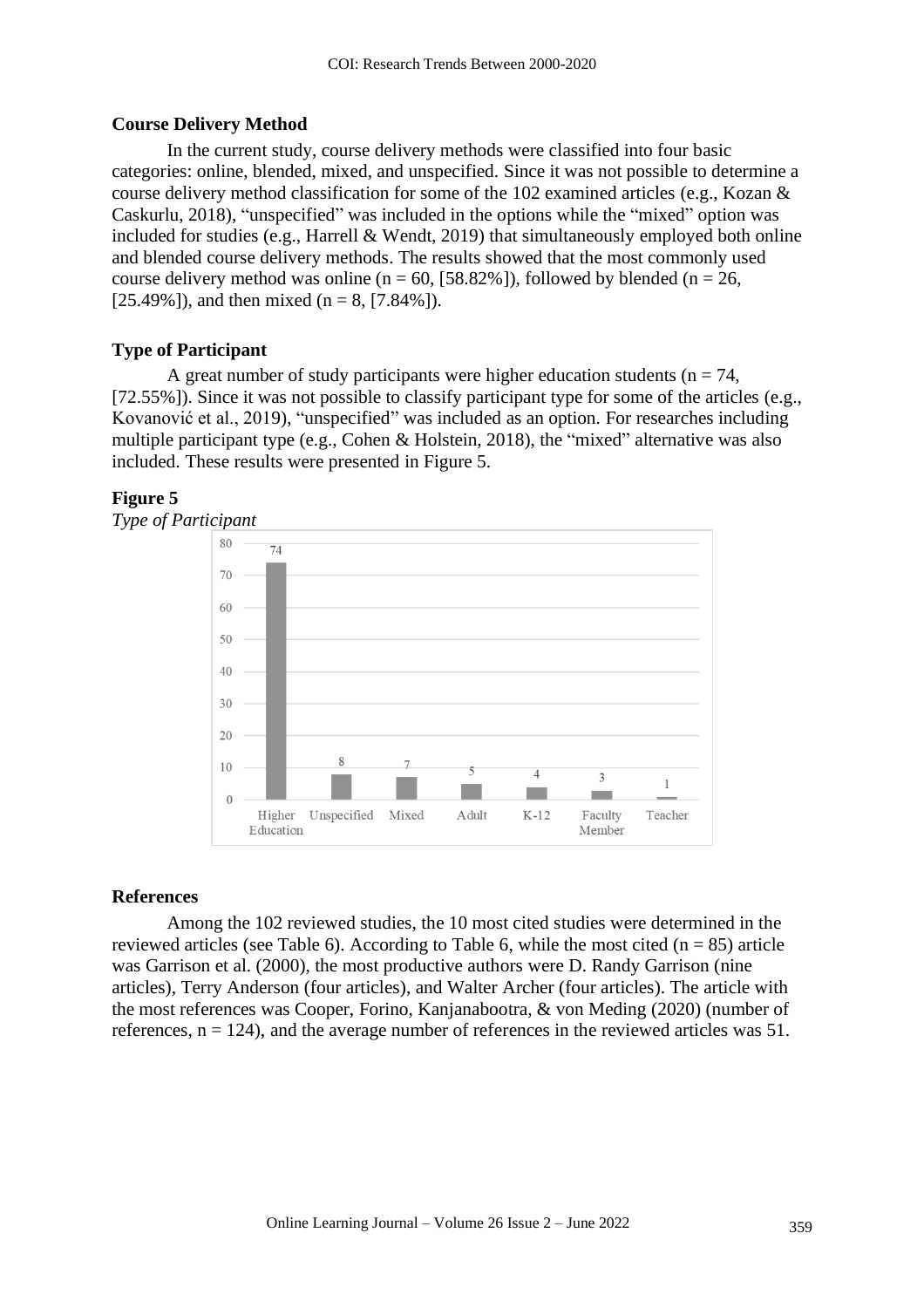## **Table 6**

*Top 10 References Among the 102 Reviewed Papers*

| 10 References rimong the 102 Reviewed I apers<br>Top 10 references                                                                                                                                                                                                                                                                                                         | <b>Papers</b> |
|----------------------------------------------------------------------------------------------------------------------------------------------------------------------------------------------------------------------------------------------------------------------------------------------------------------------------------------------------------------------------|---------------|
| Garrison, D. R., Anderson, T., & Archer, W. (2000). Critical inquiry in a text-<br>based environment: Computer conferencing in higher education. The Internet and<br>Higher Education, 2(2-3), 87-105. https://doi.org/10.1016/S1096-<br>7516(00)00016-6                                                                                                                   | 85            |
| Arbaugh, J. B., Cleveland-Innes, M., Diaz, S. R., Garrison, D. R., Ice, P.,<br>Richardson, J. C., & Swan, K. P. (2008). Developing a community of inquiry<br>instrument: Testing a measure of the community of inquiry framework using a<br>multi-institutional sample. The Internet and Higher Education, 11(3), 133-136.<br>https://doi.org/10.1016/j.iheduc.2008.06.003 | 63            |
| Garrison, D. R., & Arbaugh, J. B. (2007). Researching the community of inquiry<br>framework: Review, issues, and future directions. The Internet and Higher<br>Education, 10(3), 157-172. https://doi.org/10.1016/j.iheduc.2007.04.001                                                                                                                                     | 55            |
| Garrison, D. R., Anderson, T., & Archer, W. (2001). Critical thinking, cognitive<br>presence, and computer conferencing in distance education. American Journal of<br>Distance Education, 15(1), 7-23. https://doi.org/10.1080/08923640109527071                                                                                                                           | 52            |
| Anderson, T., Rourke, L., Garrison, D. R., & Archer, W. (2001). Assessing<br>teaching presence in a computer conferencing context. Journal of Asynchronous<br>Learning Networks, 5(2), 1-17. http://dx.doi.org/10.24059/olj.v5i2.1875                                                                                                                                      | 47            |
| Garrison, D. R., Cleveland-Innes, M., & Fung, T. S. (2010). Exploring causal<br>relationships among teaching, cognitive and social presence: Student perceptions<br>of the community of inquiry framework. The Internet and Higher Education,<br>13(1-2), 31-36. https://doi.org/10.1016/j.iheduc.2009.10.002                                                              | 40            |
| Shea, P., & Bidjerano, T. (2009). Community of inquiry as a theoretical<br>framework to foster "epistemic engagement" and "cognitive presence" in online<br>education. Computers & Education, 52(3), 543-553.<br>https://doi.org/10.1016/j.compedu.2008.10.007                                                                                                             | 39            |
| Garrison, D. R., Anderson, T., & Archer, W. (2010). The first decade of the<br>community of inquiry framework: A retrospective. The Internet and Higher<br>Education, 13(1-2), 5-9. https://doi.org/10.1016/j.iheduc.2009.10.003                                                                                                                                           | 38            |
| Akyol, Z., & Garrison, D. R. (2008). The development of a community of inquiry<br>over time in an online course: Understanding the progression and integration of<br>social, cognitive and teaching presence. Journal of Asynchronous Learning<br>Networks, 12(3), 3-22. http://dx.doi.org/10.24059/olj.v12i3-4.1680                                                       | 35            |
| Swan, K. P., Richardson, J. C., Ice, P., Garrison, D. R., Cleveland-Innes, M., &<br>Arbaugh, J. B. (2008). Validating a measurement tool of presence in online<br>communities of inquiry. E-Mentor, $2(24)$ , 1-12.                                                                                                                                                        | 31            |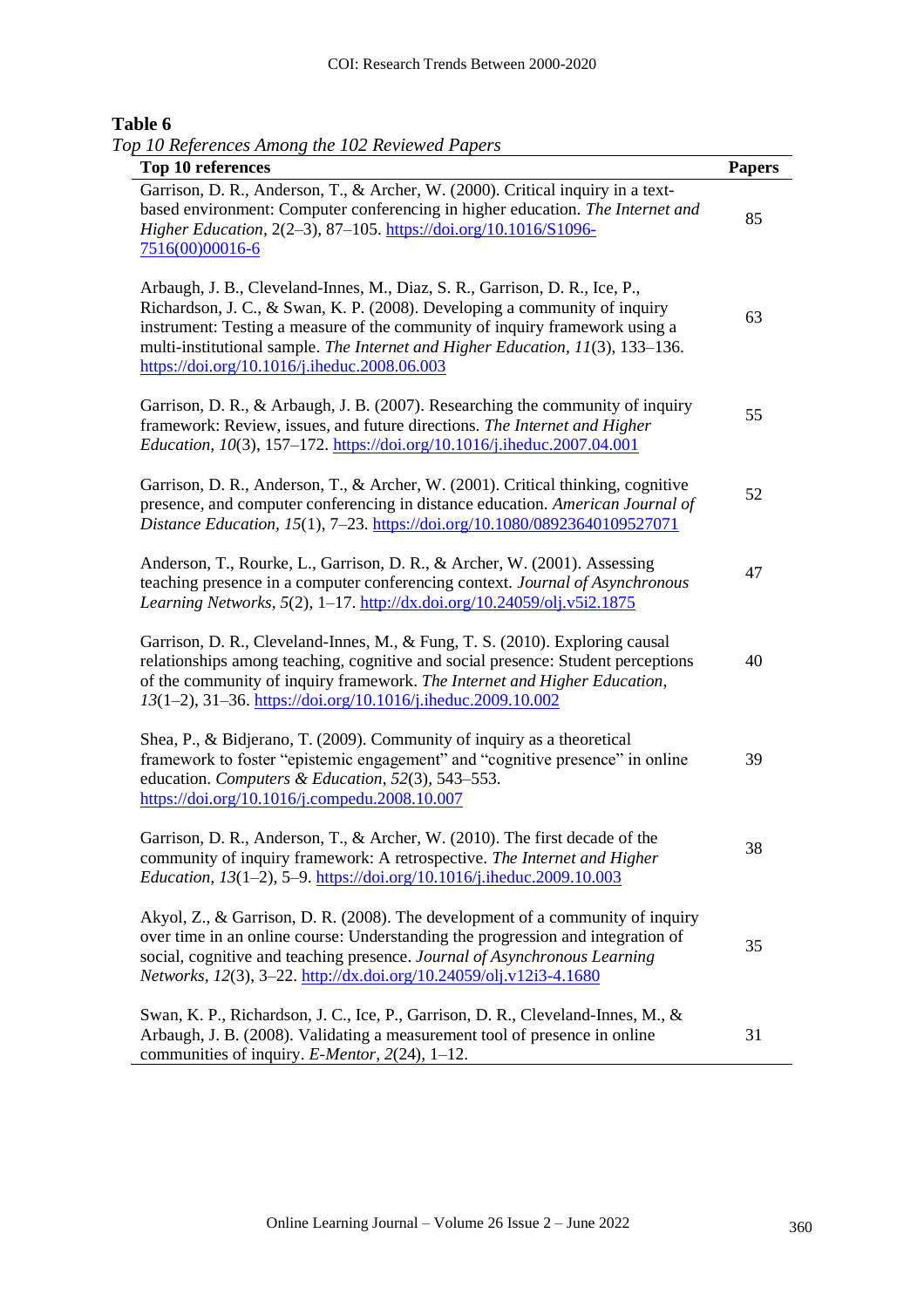# **Discussion**

The current study purposed to examine research trends related to the CoI over the past two decades, and involved analyses with both BMA and systematic review. The reviewed articles were analyzed using BMA with regards to most preferred keywords and words in abstract. Reviewed articles were also analyzed through systematic review in terms of their year of publication, authors, journal, geographical distribution, academic discipline/s, research method, course delivery method, participant type, and references.

The results showed that the most preferred keywords were: community of inquiry, online learning, teaching presence, cognitive presence, and social presence. Not surprisingly, the results imply that the reviewed studies relate mainly to online learning, the CoI, and its main elements. Considering that the CoI framework provides a collaborative-constructivist point of view to understanding the online learning experience (Arbaugh et al., 2008), it may be said that these keywords support the literature. The frequently preferred words in the articles' abstract were "community," "study," "inquiry," and "student," which also support these findings.

With regard to the publication year of each article (search range: 2000-2020), 61 studies (59.80%) were published since 2015, suggesting that the number of studies about CoI has increased recently. This situation may have resulted from recent technological developments and the increase in demand for online learning. Since all but 19 (18.63%) of the reviewed articles have multiple authors, this result indicates a tendency towards more collaborative study among authors. Furthermore, from the 102 articles reviewed in this study, Peter Shea, Randy Garrison, and Temi Bidjerano authored the most articles. These findings were also notably supported by other recent studies (e.g., Bozkurt et al., 2015; Stenbom, 2018). The findings showed that the most preferred journals were *The Internet and Higher Education*, *International Review of Research in Open and Distributed Learning*, and *Computers & Education*, with a total of 56 articles (54.90% of 102) published in these three journals, which were cited 2,799 times (85.28% of 3,282). These findings are supported by recent research (e.g., Stenbom, 2018) and are also in line with the journal's impact factors and the ranking and quartile level in the category provided by WOS.

Although the studies were mostly conducted in North America, which is where the CoI framework emerged (e.g., Anderson et al., 2001; Garrison et al., 2000, 2001), Table 5 illustrates global research interest in the CoI. As seen in Table 5, the two countries (US and Canada) where the most research was conducted are both English-speaking countries. The findings are in line with earlier systematic review reports (e.g., Stenbom, 2018) which stated that even though studies are conducted globally, more studies are conducted in some individual countries than conducted in some continents (Crompton & Burke, 2018). However, all of the studies were published in English, and researches prepared in other languages may have been carried out. Although Arbaugh et al. (2010) stated that the CoI might be more applicable for applied rather than pure disciplines, the findings of the current study have shown that most of the research was conducted in the field of Social Sciences ( $n =$ 39, [38.24%]), and that these results are in line with previous researches (e.g., Kim & Gurvitch, 2020). Also, the current study's results showed that, among the six subcategories in the FOS classification of the Frascati manual, no articles were found that had been published in the field of Agricultural Sciences. However, it should not be overlooked that articles classified under the mixed category ( $n = 29$ , [28.43%]) may have included an academic discipline related to Agricultural Sciences.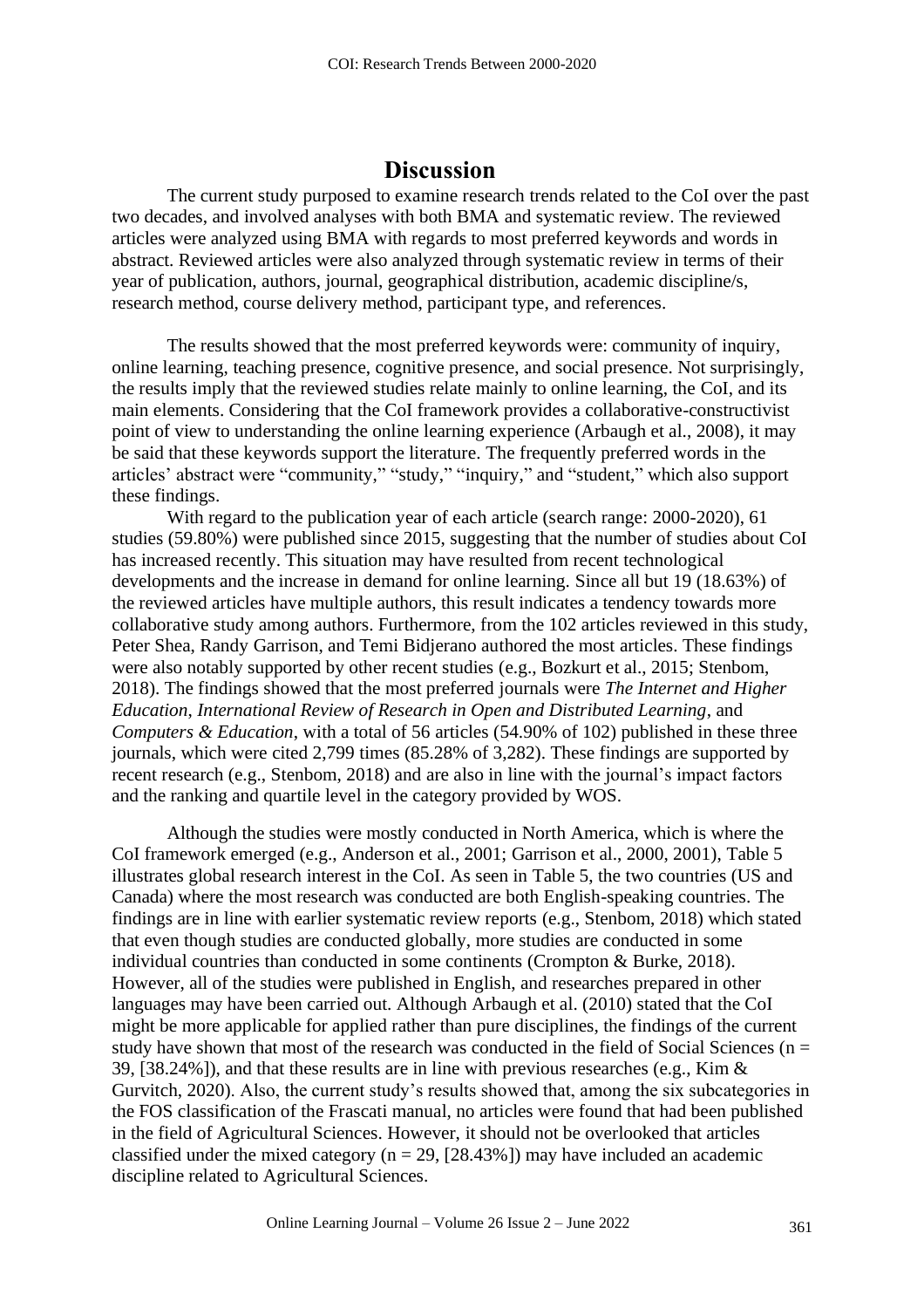The quantitative research method was reported as the most frequently used that is in line with a previous systematic review research carried out by Kim and Gurvitch (2020). However, this result may not be that surprising because the CoI survey instruments, which allowed for quantitative data about the CoI to be collected, were used in 56 (54.90%) of the 102 articles examined in the current study. When the CoI survey instruments used in these 56 articles were examined, it could be seen that the majority of the survey instruments used were those developed by Arbaugh et al. (2008). In some studies, the instruments were used without any modifications (e.g., Watts, 2017), or with only minor changes (e.g., Hilliard & Stewart, 2019), while others had adapted them to different languages (e.g., Heilporn & Lakhal, 2020), and some researchers had developed new tools based on the CoI survey instrument (e.g., Choy & Quek, 2016). The study conducted by Stenbom (2018), a systematic review of the CoI survey developed by Arbaugh et al. (2008) was conducted, in which 103 articles were examined that had been published between 2008 and 2017, which proved that the CoI survey provides results that are both valid and reliable. Quantitative research methods might have been preferred more by researchers since it allows for working with relatively larger and broader samples, and is considered to increase the generalisability of the findings. Olpak and Kılıç Çakmak (2018) also supported this finding, and stated that the three main elements (cognitive, social, and teaching presence) in the model were being increasingly analysed together with the development of surveys which provide opportunities to determine perceptions of the CoI.

The results also showed that, among the delivery methods, the most preferred course delivery method was fully online ( $n = 60$ , [58.82%]). In this context, it can be said that these findings are consistent with the literature, as CoI is a framework for both blended and online courses (Akyol, Garrison, & Ozden, 2009; Wicks, Craft, Mason, Gritter, & Bolding, 2015; Zhang, 2020), and one of the most frequently used models for online learning in higher education (Boston et al., 2009; Harrell & Wendt, 2019). It was revealed that a large number of the participants were higher education students. This could be due to the CoI framework having been developed in a study conducted within higher education institutions, or from a researcher's preference for purposeful or convenient sampling methods. The results of the research studies conducted in order to identify trends in distance education research (Bozkurt et al., 2015), or systematic reviews (Kim & Gurvitch, 2020; Stenbom, 2018) are also consistent with these findings. Additionally, Harrell and Wendt (2019), noted that previous research findings had mainly focused on the higher education context.

Finally, when the references in the reviewed articles are examined, it is seen that the most citations were made to the study (Garrison et al., 2000) in which the CoI framework is set forth. Furthermore, not surprisingly, it also appeared that D. Randy Garrison participated in nine of the top 10 most referenced studies. In addition, it was determined that the top 10 most frequently referenced studies in the reviewed articles were related to 1) the CoI framework and its basic elements are revealed (e.g., Anderson et al., 2001; Garrison et al., 2000, 2001), 2) the development and validation of a data collection tool that attempts to operationalize the CoI framework (Arbaugh et al., 2008), and 3) evaluating of the literature and presenting projections for future studies (Garrison et al., 2010; Garrison & Arbaugh, 2007).

## **Limitations, Identified Gaps, and Future Studies**

Since this systematic review was conducted by a single researcher, coefficients for the reliability of the analyses could not be calculated and agreement among independent observers could not be examined. Therefore, the method section explains in detail the approach taken within the scope of the current research. Also, the current study may be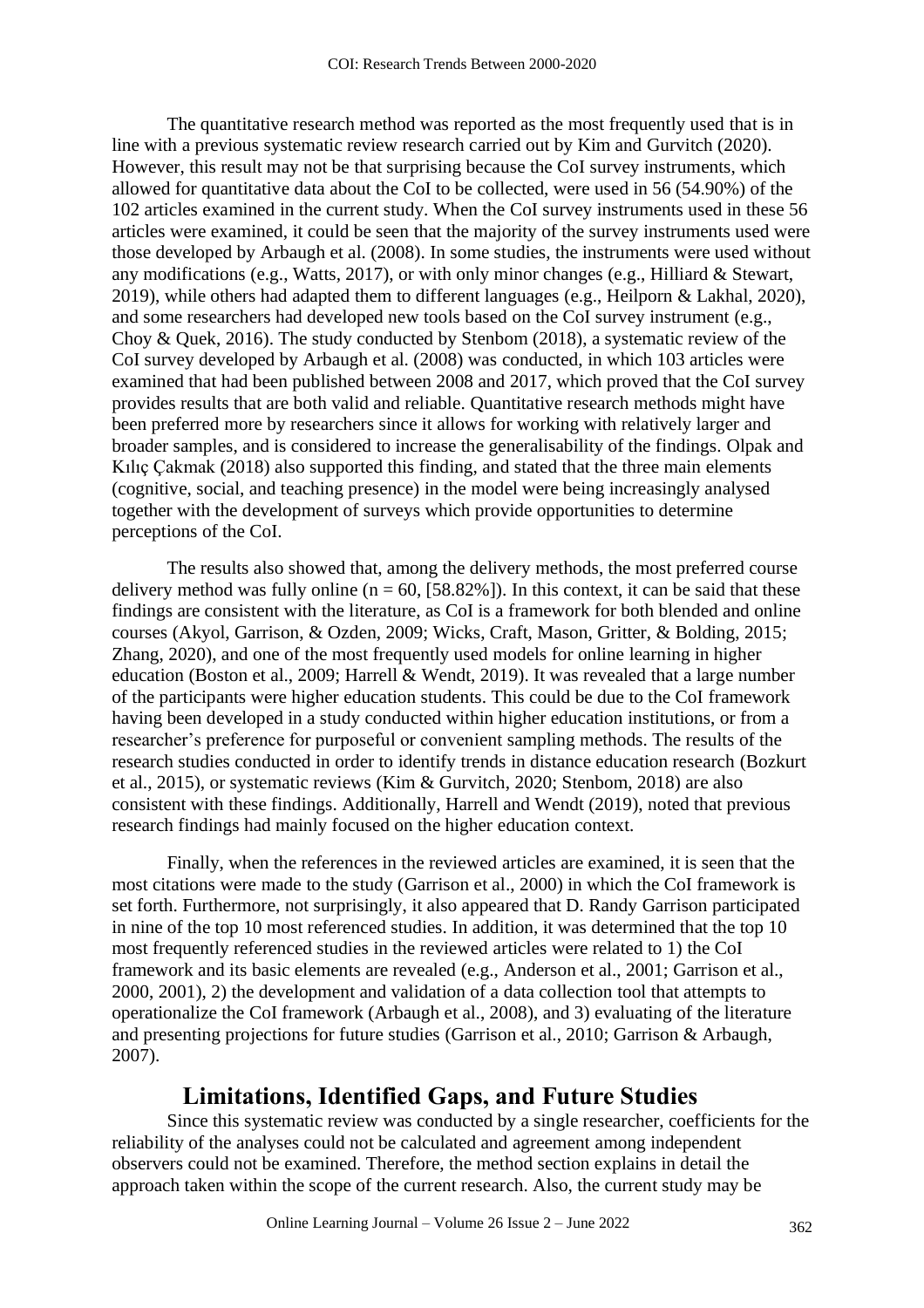considered limited by the potential for author misinterpretation of the information contained in the reviewed articles. Moreover, while the current study examined articles prepared in English and involved in journals which are indexed in SSCI, further researches may examine different types of documents (e.g., conference papers), indexed in various sources (e.g., ProQuest), or prepared in different languages.

The results obtained from the current review have certain gaps which should be considered. For instance, 62.75% of the examined studies used qualitative or quantitative research methods. Further studies could therefore focus on the mixed-method research design in order to reveal different views and understandings that may have been overlooked in studies which used only a single research method, since mixed-method studies are considered suitable for answering large and complex research questions (Johnson & Onwuegbuzie, 2004).

Although the current study's results revealed that research on the CoI has been predominantly concentrated in North America, other countries (e.g., Turkey) are conducting more research, and that researchers often work collaboratively in such studies. It may be beneficial, therefore, for researchers to plan new studies that address different cultures by considering variables (e.g., course design, instructor behaviour, student characteristics, and learning approach) that may impact students' learning in order to provide more in-depth information about the CoI. Moreover, the current study's results revealed that studies are frequently conducted in the field of Social Sciences and with higher education students. In this context, it is recommended that future studies be conducted with students from different educational levels and academic disciplines.

## **Conclusion**

In total, 102 articles prepared in journals indexed in SSCI about the CoI were analysed in the current study in terms of various variables. The study was performed with both BMA and systematic review of recent studies. The BMA provided an overview of the trends with regards to the frequently preferred words in the abstract and keywords. The systematic review was conducted to examine the studies with regards to their year of publication, the authors, the journals that the studies were published in, geographical distributions, the academic disciplines studied, the research methods employed, course delivery methods, the types of participants, and references in each study. The study presented an up-to-date evaluation and gaps in this field for future researches.

#### **Declarations**

The author declared no potential conflicts of interest with respect to the research, authorship, and/or publication of this article.

The author asserted that ethics board approval was not required for this study in their country.

The author declared that they received no financial support for the research, authorship, and/or publication of this article.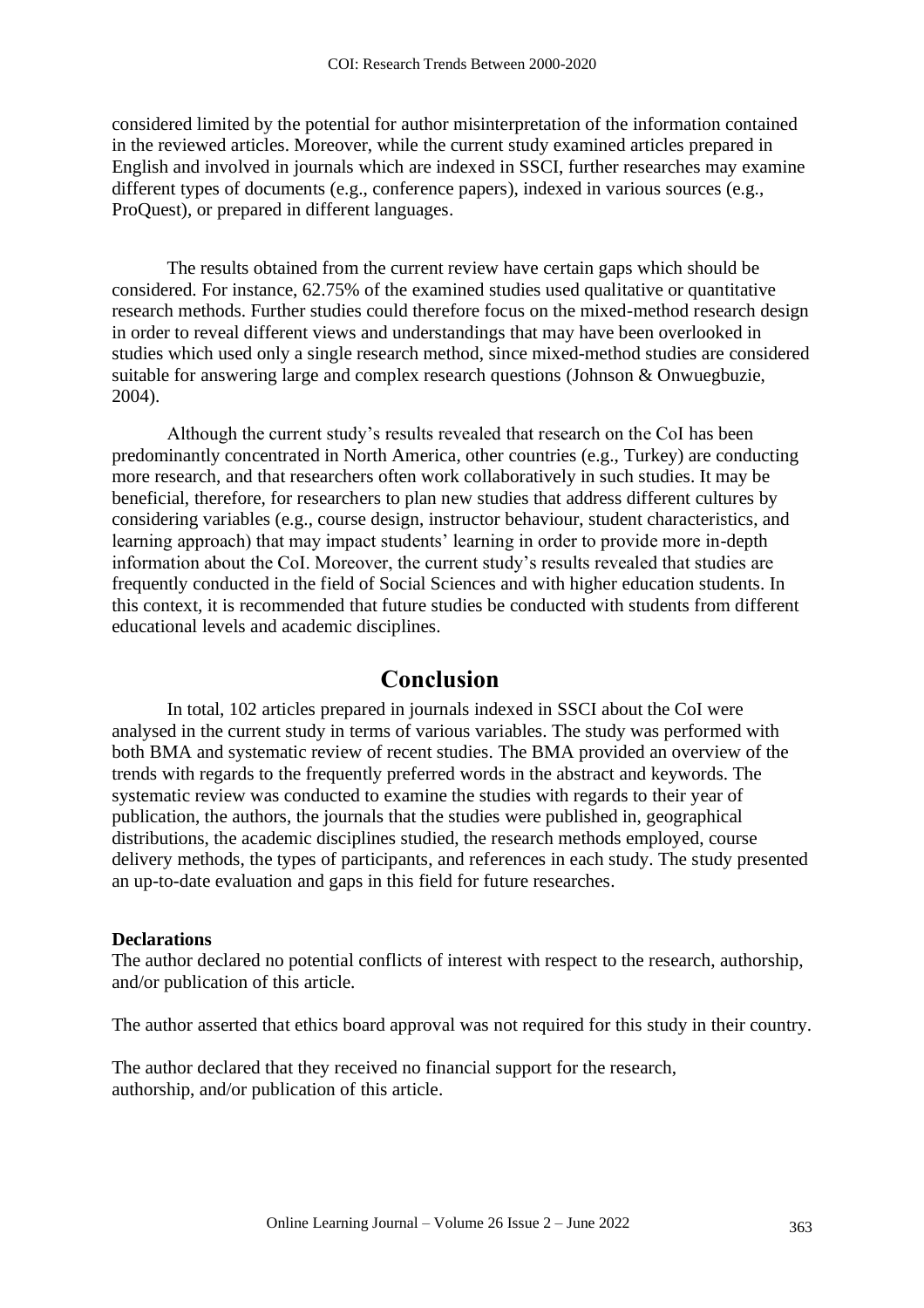## **References**

- Akçayır, M., & Akçayır, G. (2017). Advantages and challenges associated with augmented reality for education: A systematic review of the literature. *Educational Research Review, 20*, 1-11.<https://doi.org/10.1016/j.edurev.2016.11.002>
- Akçayır, G., & Akçayır, M. (2018). The flipped classroom: A review of its advantages and challenges. *Computers & Education*, *126*, 334–345. <https://doi.org/10.1016/j.compedu.2018.07.021>
- Akyol, Z., Garrison, D. R., & Ozden, M. Y. (2009). Online and blended communities of inquiry: Exploring the developmental and perceptional differences. *International Review of Research in Open and Distance Learning*, *10*(6), 65–83. <https://doi.org/10.19173/irrodl.v10i6.765>
- Ammon, U. (Ed.). (2011). *The dominance of English as a language of science: Effects on other languages and language communities* (Vol. 84). Mouton de Gruyter.
- Anderson, T., Rourke, L., Garrison, D. R., & Archer, W. (2001). Assessing teaching presence in a computer conferencing context. *Journal of Asynchronous Learning Networks*, *5*(2), 1–17. <http://dx.doi.org/10.24059/olj.v5i2.1875>
- Annand, D. (2011). Social presence within the community of inquiry framework. *International Review of Research in Open and Distributed Learning*, *12*(5), 40–56. <https://doi.org/10.19173/irrodl.v12i5.924>
- Arbaugh, J. B., Bangert, A., & Cleveland-Innes, M. (2010). Subject matter effects and the community of inquiry (CoI) framework: An exploratory study. *The Internet and Higher Education*, *13*(1–2), 37–44. <https://doi.org/10.1016/j.iheduc.2009.10.006>
- Arbaugh, J. B., Cleveland-Innes, M., Diaz, S. R., Garrison, D. R., Ice, P., Richardson, J. C., & Swan, K. P. (2008). Developing a community of inquiry instrument: Testing a measure of the community of inquiry framework using a multi-institutional sample. *The Internet and Higher Education*, *11*(3), 133–136. <https://doi.org/10.1016/j.iheduc.2008.06.003>
- Aria, M., & Cuccurullo, C. (2017). Bibliometrix: An R-tool for comprehensive science mapping analysis. *Journal of Informetrics*, *11*(4), 959–975. <https://doi.org/10.1016/j.joi.2017.08.007>
- Babić, D., Kutlača, Đ., Živković, L., Štrbac, D., & Semenčenko, D. (2016). Evaluation of the quality of scientific performance of the selected countries of Southeast Europe. *Scientometrics*, *106*(1), 405–434. <https://doi.org/10.1007/s11192-015-1649-8>
- Boston, W., Diaz, S. R., Gibson, A. M., Ice, P., Richardson, J., & Swan, K. (2009). An exploration of the relationship between indicators of the community of inquiry framework and retention in online programs. *Journal of Asynchronous Learning Networks*, *13*(3), 67–83. <http://dx.doi.org/10.24059/olj.v13i3.1657>
- Bozkurt, A., Akgun-Ozbek, E., Yilmazel, S., Erdogdu, E., Ucar, H., Guler, E., … Aydin, C. H. (2015). Trends in distance education research: A content analysis of journals 2009- 2013. *International Review of Research in Open and Distance Learning*, *16*(1), 330– 363.<https://doi.org/10.19173/irrodl.v16i1.1953>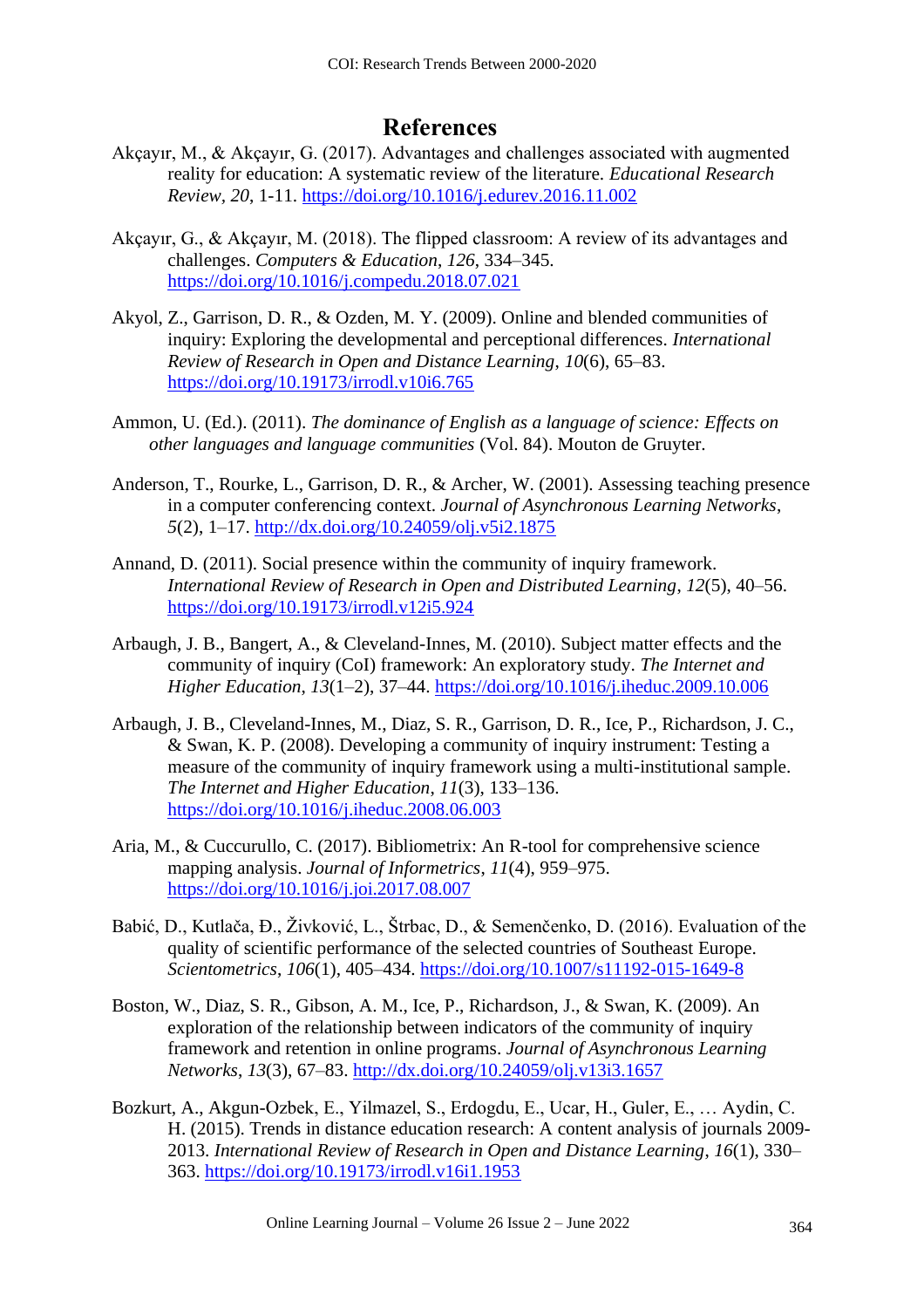- Carlon, S., Bennett-Woods, D., Berg, B., Claywell, L., LeDuc, K., Marcisz, N., … Zenoni, L. (2012). The community of inquiry instrument: Validation and results in online health care disciplines. *Computers & Education*, *59*(2), 215–221. <https://doi.org/10.1016/j.compedu.2012.01.004>
- Caskurlu, S. (2018). Confirming the subdimensions of teaching, social, and cognitive presences: A construct validity study. *The Internet and Higher Education*, *39*, 1–12. <https://doi.org/10.1016/j.iheduc.2018.05.002>
- Castellanos-Reyes, D. (2020). 20 years of the community of inquiry framework. *TechTrends*, *64*, 557–560.<https://doi.org/10.1007/s11528-020-00491-7>
- Choy, J. L. F., & Quek, C. L. (2016). Modelling relationships between students' academic achievement and community of inquiry in an online learning environment for a blended course. *Australasian Journal of Educational Technology*, *32*(4), 106–124. <https://doi.org/10.14742/ajet.2500>
- Cohen, A., & Holstein, S. (2018). Analysing successful massive open online courses using the community of inquiry model as perceived by students. *Journal of Computer Assisted Learning*, *34*(5), 544–556. <https://doi.org/10.1111/jcal.12259>
- CoI (2020). *The Community of inquiry framework theory, methodology and instruments.* <https://coi.athabascau.ca/>
- Cooper, V. A., Forino, G., Kanjanabootra, S., & von Meding, J. (2020). Leveraging the community of inquiry framework to support web-based simulations in disaster studies. *The Internet and Higher Education*, *47*. <https://doi.org/10.1016/j.iheduc.2020.100757>
- Crompton, H., & Burke, D. (2018). The use of mobile learning in higher education: A systematic review. *Computers & Education*, *123*, 53–64. <https://doi.org/10.1016/j.compedu.2018.04.007>
- Fiock, H. (2020). Designing a community of inquiry in online courses. *The International Review of Research in Open and Distributed Learning*, *21*(1), 135–153. <https://doi.org/10.19173/irrodl.v20i5.3985>
- Garrison, D. R. (2006). Online collaboration principles. *Journal of Asynchronous Learning Networks*, *10*(1), 25–34. <http://dx.doi.org/10.24059/olj.v10i1.1768>
- Garrison, D. R. (2009). Communities of inquiry in online learning. In P. Rogers (Ed.), *Encyclopedia of Distance Learning* (2nd ed., pp. 352–360). IGI Global.
- Garrison, D. R., Anderson, T., & Archer, W. (2000). Critical inquiry in a text-based environment: Computer conferencing in higher education. *The Internet and Higher Education*, *2*(2–3), 87–105. [https://doi.org/10.1016/S1096-7516\(00\)00016-6](https://doi.org/10.1016/S1096-7516(00)00016-6)
- Garrison, D. R., Anderson, T., & Archer, W. (2001). Critical thinking, cognitive presence, and computer conferencing in distance education. *American Journal of Distance Education*, *15*(1), 7–23.<https://doi.org/10.1080/08923640109527071>
- Garrison, D. R., Anderson, T., & Archer, W. (2010). The first decade of the community of inquiry framework: A retrospective. *The Internet and Higher Education*, *13*(1–2), 5– 9.<https://doi.org/10.1016/j.iheduc.2009.10.003>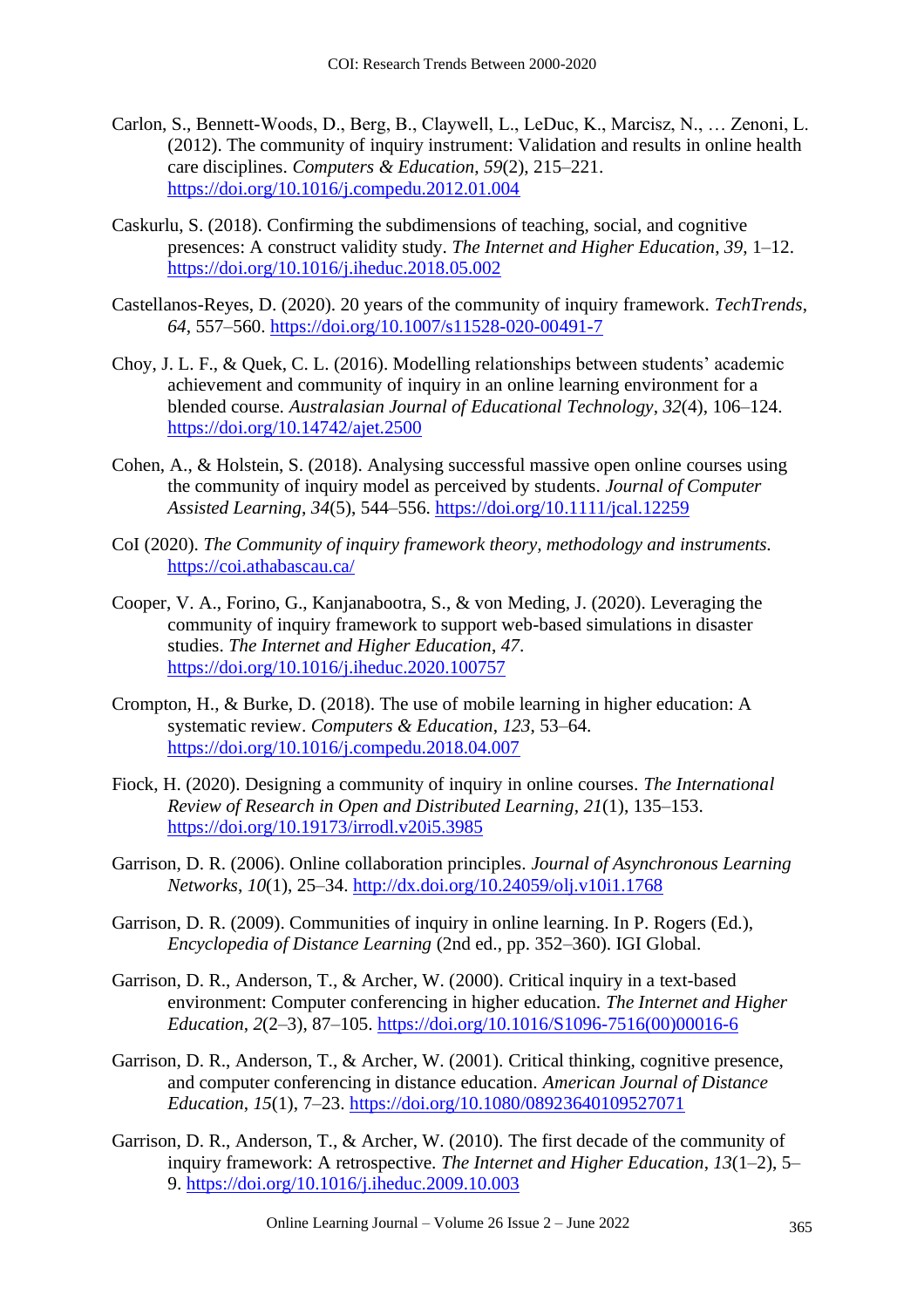- Garrison, D. R., & Arbaugh, J. B. (2007). Researching the community of inquiry framework: Review, issues, and future directions. *The Internet and Higher Education*, *10*(3), 157– 172.<https://doi.org/10.1016/j.iheduc.2007.04.001>
- Gaudino, M., Morsi, M., Hameed, I., Naik, A., Robinson, N. B., Benedetto, U., & Ruel, M. (2020). Publication of cardiac surgery research papers in top cardiovascular journals. *Journal of Cardiac Surgery*, *35*(10), 2734–2736.<https://doi.org/10.1111/jocs.14894>
- González-Alcaide, G., Valderrama-Zurián, J. C., & Aleixandre-Benavent, R. (2012). The impact factor in non-English-speaking countries. *Scientometrics*, *92*(2), 297–311. <https://doi.org/10.1007/s11192-012-0692-y>
- Gunawardena, C. N., & Zittle, F. J. (1997). Social presence as a predictor of satisfaction within a computer-mediated conferencing environment. *American Journal of Distance Education*, *11*(3), 8–26. <https://doi.org/10.1080/08923649709526970>
- Hamel, R. E. (2007). The dominance of English in the international scientific periodical literature and the future of language use in science. *AILA Review*, *20*(1), 53–71. <https://doi.org/10.1075/aila.20.06ham>
- Harrell, K. B., & Wendt, J. L. (2019). The impact of blended learning on community of inquiry and perceived learning among high school learners enrolled in a Public Charter School. *Journal of Research on Technology in Education*, *51*(3), 259–272. <https://doi.org/10.1080/15391523.2019.1590167>
- Heersmink, R., van den Hoven, J., van Eck, N. J., & van den Berg, J. (2011). Bibliometric mapping of computer and information ethics. *Ethics and Information Technology*, *13*(3), 241–249.<https://doi.org/10.1007/s10676-011-9273-7>
- Heilporn, G., & Lakhal, S. (2020). Investigating the reliability and validity of the community of inquiry framework: An analysis of categories within each presence. *Computers & Education*, *145*.<https://doi.org/10.1016/j.compedu.2019.103712>
- Hilliard, L. P., & Stewart, M. K. (2019). Time well spent: Creating a community of inquiry in blended first-year writing courses. *The Internet and Higher Education*, *41*, 11–24. <https://doi.org/10.1016/j.iheduc.2018.11.002>
- Hung, J. L., & Zhang, K. (2012). Examining mobile learning trends 2003–2008: A categorical meta-trend analysis using text mining techniques. *Journal of Computing in Higher Education*, *24*, 1–17.<https://doi.org/10.1007/s12528-011-9044-9>
- Johnson, R. B., & Onwuegbuzie, A. J. (2004). Mixed methods research: A research paradigm whose time has come. *Educational Researcher*, *33*(7), 14–26. <https://doi.org/10.3102/0013189X033007014>
- Ke, F. (2010). Examining online teaching, cognitive, and social presence for adult students. *Computers & Education*, *55*(2), 808–820. <https://doi.org/10.1016/j.compedu.2010.03.013>
- Kim, G. C., & Gurvitch, R. (2020). Online education research adopting the community of inquiry framework: A systematic review. *Quest*, *72*(4), 395–409. <https://doi.org/10.1080/00336297.2020.1761843>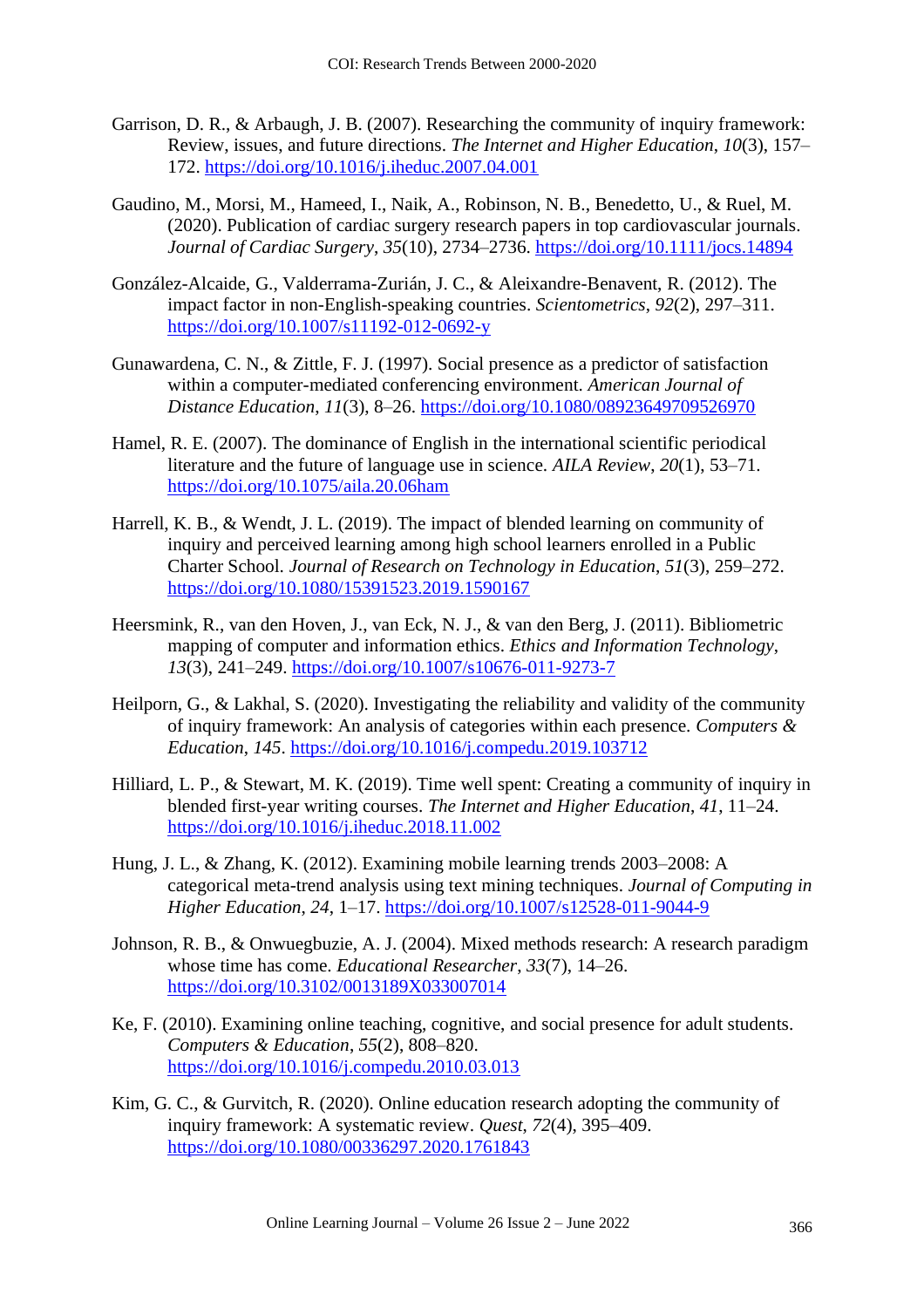- Kim, J., Kwon, Y., & Cho, D. (2011). Investigating factors that influence social presence and learning outcomes in distance higher education. *Computers & Education*, *57*(2), 1512–1520.<https://doi.org/10.1016/j.compedu.2011.02.005>
- Kovanović, V., Joksimović, S., Poquet, O., Hennis, T., de Vries, P., Hatala, M., … Gašević, D. (2019). Examining communities of inquiry in massive open online courses: The role of study strategies. *The Internet and Higher Education*, *40*, 20–43. <https://doi.org/10.1016/j.iheduc.2018.09.001>
- Kozan, K., & Caskurlu, S. (2018). On the  $N<sup>th</sup>$  presence for the community of inquiry framework. *Computers & Education*, *122*, 104–118. <https://doi.org/10.1016/j.compedu.2018.03.010>
- Liberati, A., Altman, D. G., Tetzlaff, J., Mulrow, C., Gøtzsche, P. C., Ioannidis, J. P. A., … Moher, D. (2009). The PRISMA statement for reporting systematic reviews and metaanalyses of studies that evaluate health care interventions: Explanation and elaboration. *Journal of Clinical Epidemiology*, *62*(10), e1–e34. <https://doi.org/10.1016/j.jclinepi.2009.06.006>
- Lowenthal, P. R., & Dunlap, J. C. (2010). From pixel on a screen to real person in your students' lives: Establishing social presence using digital storytelling. *The Internet and Higher Education*, *13*(1), 70–72.<https://doi.org/10.1016/j.iheduc.2009.10.004>
- OECD. (2007). Working Party of National Experts on Science and Technology Indicators. *Revised field of science and technology (FoS) classification in the Frascati manual*. [https://unstats.un.org/unsd/EconStatKB/KnowledgebaseArticle10269.aspx.](https://unstats.un.org/unsd/EconStatKB/KnowledgebaseArticle10269.aspx)
- Olpak, Y. Z., & Kılıç Çakmak, E. (2018). Examining the reliability and validity of a Turkish version of the community of inquiry survey. *Online Learning*, *22*(1), 147–161. <http://dx.doi.org/10.24059/olj.v22i1.990>
- Siddaway, A. P., Wood, A. M., & Hedges, L. V. (2019). How to do a systematic review: A best practice guide for conducting and reporting narrative reviews, meta-analyses, and meta-syntheses. *Annual Review of Psychology*, *70*(1), 747–770. <https://doi.org/10.1146/annurev-psych-010418-102803>
- Stenbom, S. (2018). A systematic review of the community of inquiry survey. *The Internet and Higher Education*, *39*, 22–32.<https://doi.org/10.1016/j.iheduc.2018.06.001>
- Tan, H. R., Chng, W. H., Chonardo, C., Ng, M. T. T., & Fung, F. M. (2020). How chemists achieve active learning online during the COVID-19 pandemic: Using the community of inquiry (CoI) framework to support remote teaching. *Journal of Chemical Education*, *97*(9), 2512–2518.<https://doi.org/10.1021/acs.jchemed.0c00541>
- Tsai, C.-W., & Chiang, Y.-C. (2013). Research trends in problem-based learning (PBL) research in e-learning and online education environments: A review of publications in SSCI-indexed journals from 2004 to 2012. *British Journal of Educational Technology*, *44*(6), E185–E190. <https://doi.org/10.1111/bjet.12038>
- Watts, J. (2017). Beyond flexibility and convenience: Using the community of inquiry framework to assess the value of online graduate education in technical and professional communication. *Journal of Business and Technical Communication*, *31*(4), 481–519. [https://doi.org/10.1177/1050651917713251](https://doi.org/10.1177%2F1050651917713251)